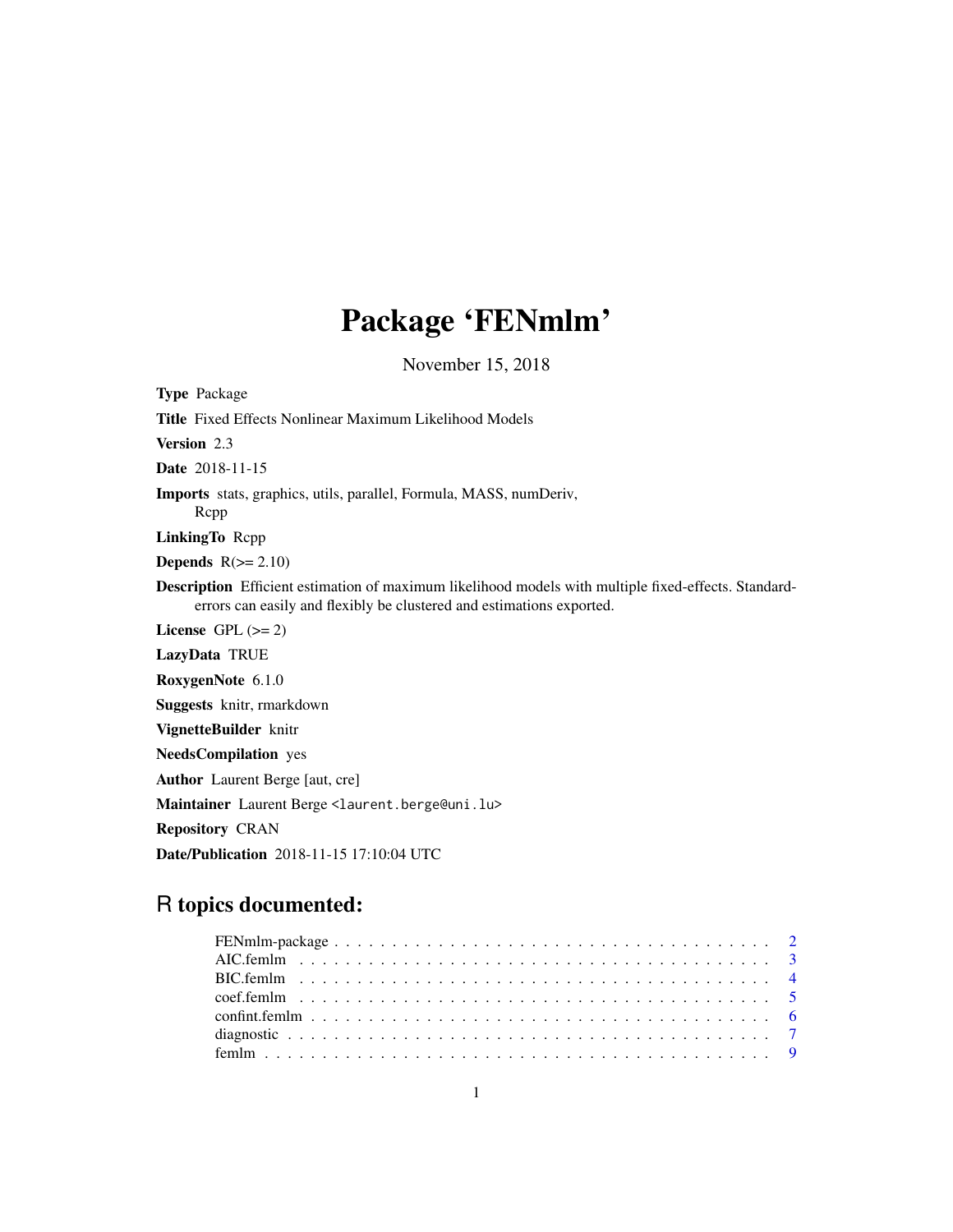<span id="page-1-0"></span>

|       | -37 |
|-------|-----|
|       |     |
|       |     |
| Index | 41  |

FENmlm-package *Fixed Effects Nonlinear Maximum Likelihood Models*

# Description

Efficient estimation of multiple fixed-effects maximum likelihood models with, possibly, non-linear in parameters right hand sides. Standard-errors can easily be clustered. It also includes tools to seamlessly export (to Latex) the results of various estimations.

#### Details

This package efficiently estimates maximum likelihood models with multiple fixed-effect (i.e. large factor variables).

The core function is [femlm](#page-8-1) which estimates maximum likelihood models with, possibly, non-linear in parameters right hand sides. The ML families available are: poisson, negative binomial, logit and Gaussian.

Several features are also included such as the possibility to easily compute different types of standard-errors (including multi-way clustering).

It is possible to compare the results of severeal estimations by using the function [res2table](#page-28-1), and to export them to Latex using [res2tex](#page-30-1).

### Author(s)

Maintainer: Laurent Berge <laurent.berge@uni.lu>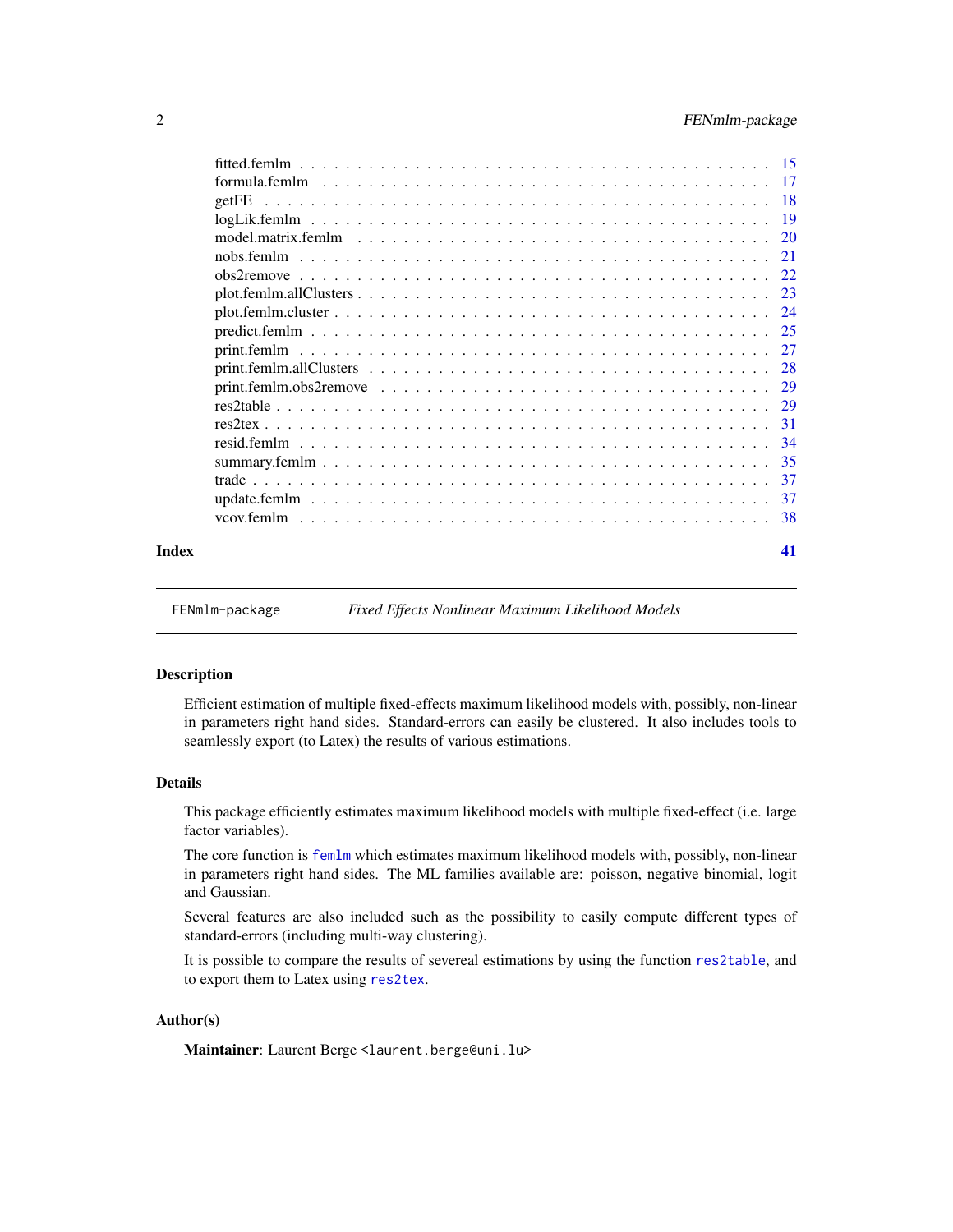#### <span id="page-2-0"></span>AIC.femlm 3

# References

Berg\'e, Laurent, 2018, "Efficient estimation of maximum likelihood models with multiple fixedeffects: the R package FENmlm." CREA Discussion Papers, 13 ([https://wwwen.uni.lu/content/](https://wwwen.uni.lu/content/download/110162/1299525/file/2018_13) [download/110162/1299525/file/2018\\_13](https://wwwen.uni.lu/content/download/110162/1299525/file/2018_13)).

#### <span id="page-2-1"></span>AIC.femlm *Aikake's an information criterion*

# Description

This function computes the AIC (Aikake's, an information criterion) from a [femlm](#page-8-1) estimation.

#### Usage

## S3 method for class 'femlm' AIC(object,  $\dots$ ,  $k = 2$ )

#### Arguments

| object                  | An object of class femlm. Typically the result of a femlm estimation.                 |
|-------------------------|---------------------------------------------------------------------------------------|
| $\cdot$ $\cdot$ $\cdot$ | Optionally, more fitted objects.                                                      |
| k                       | A numeric, the penalty per parameter to be used; the default $k = 2$ is the classical |
|                         | $AIC$ (i.e. $AIC=-2*LL+kk+nparams$ ).                                                 |

#### Details

The AIC is computed as:

 $AIC = -2 \times LogLikelihood + k \times nbParams$ 

with k the penalty parameter.

You can have more information on this crtierion on [AIC](#page-0-0).

#### Value

It return a numeric vector, with length the same as the number of objects taken as arguments.

# Author(s)

Laurent Berge

### See Also

[femlm](#page-8-1), [AIC.femlm](#page-2-1), [logLik.femlm](#page-18-1), [nobs.femlm](#page-20-1).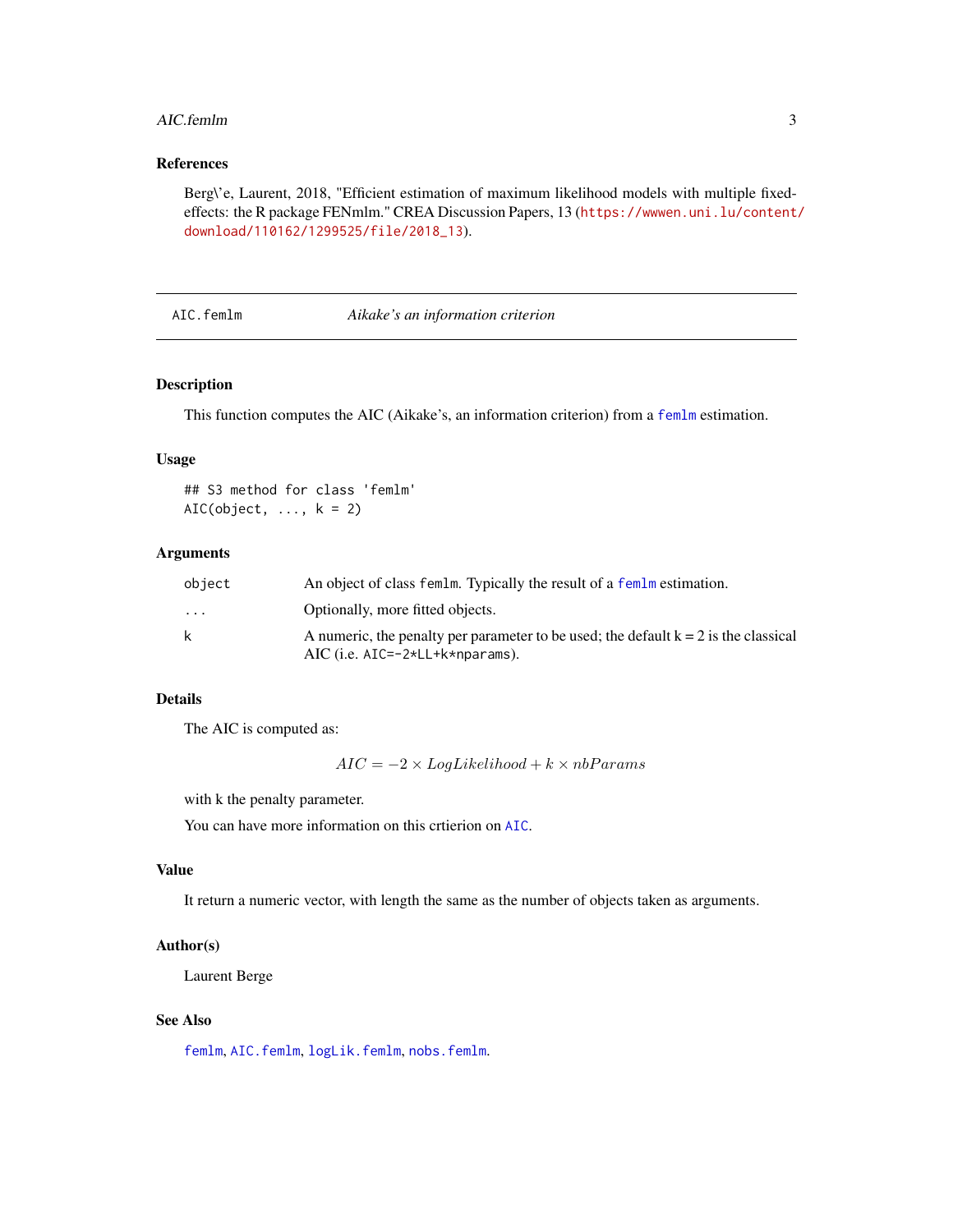# Examples

```
# two fitted models with different expl. variables:
res1 = femlm(Sepal.Length ~ Sepal.Width + Petal.Length +
            Petal.Width | Species, iris)
res2 = femlm(Sepal.Length ~ Petal.Width | Species, iris)
AIC(res1, res2)
BIC(res1, res2)
```
<span id="page-3-1"></span>

| BIC.femlm |
|-----------|
|-----------|

# Bayesian *information* criterion

# Description

This function computes the BIC (Bayesian information criterion) from a [femlm](#page-8-1) estimation.

# Usage

## S3 method for class 'femlm' BIC(object, ...)

#### Arguments

| object   | An object of class femlm. Typically the result of a femlm estimation. |
|----------|-----------------------------------------------------------------------|
| $\cdots$ | Optionally, more fitted objects.                                      |

# Details

The BIC is computed as follows:

 $BIC = -2 \times LogLikelihood + log(nobs) \times nbParams$ 

with k the penalty parameter.

You can have more information on this crtierion on [BIC](#page-0-0).

# Value

It return a numeric vector, with length the same as the number of objects taken as arguments.

#### Author(s)

Laurent Berge

#### See Also

[femlm](#page-8-1), [AIC.femlm](#page-2-1), [logLik.femlm](#page-18-1).

<span id="page-3-0"></span>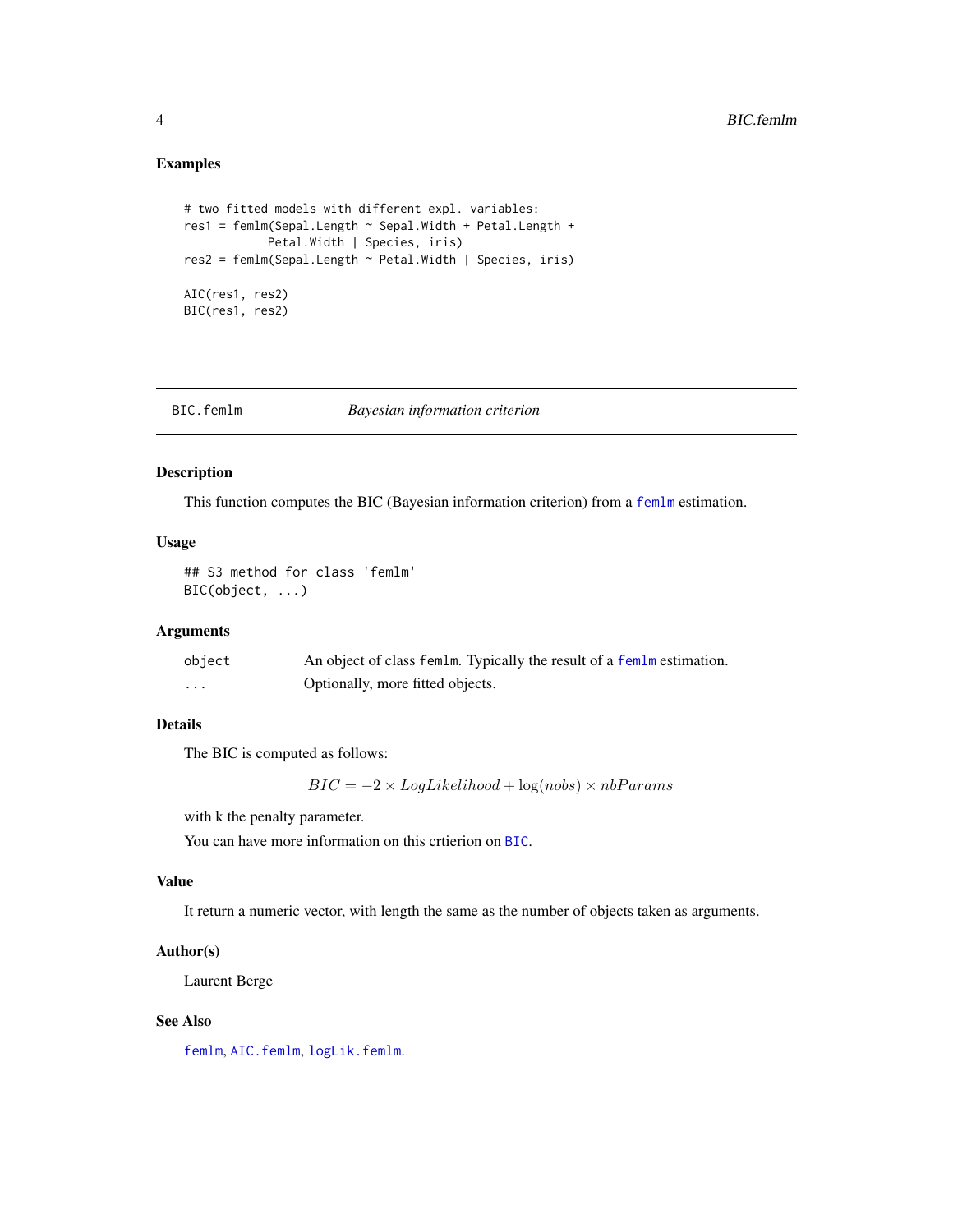#### <span id="page-4-0"></span>coef.femlm 5

# Examples

```
# two fitted models with different expl. variables:
res1 = femlm(Sepal.Length ~ Sepal.Width + Petal.Length +
            Petal.Width | Species, iris)
res2 = femlm(Sepal.Length ~ Petal.Width | Species, iris)
AIC(res1, res2)
BIC(res1, res2)
```
coef.femlm *Extracts the coefficients from a femlm fit*

# Description

This function extracts the coefficients obtained from a model estimated with [femlm](#page-8-1).

#### Usage

```
## S3 method for class 'femlm'
coef(object, ...)
## S3 method for class 'femlm'
coefficients(object, ...)
```
#### Arguments

| object | An object of class femlm. Typically the result of a femlm estimation. |
|--------|-----------------------------------------------------------------------|
| .      | Not currently used.                                                   |

# Details

The coefficients are the ones that have been found to maximize the log-likelihood of the specified model. More information can be found on [femlm](#page-8-1) help page.

Note that if the model has been estimated with clusters, to obtain the cluster coefficients, you need to use the function [getFE](#page-17-1).

#### Value

This function returns a named numeric vector.

# Author(s)

Laurent Berge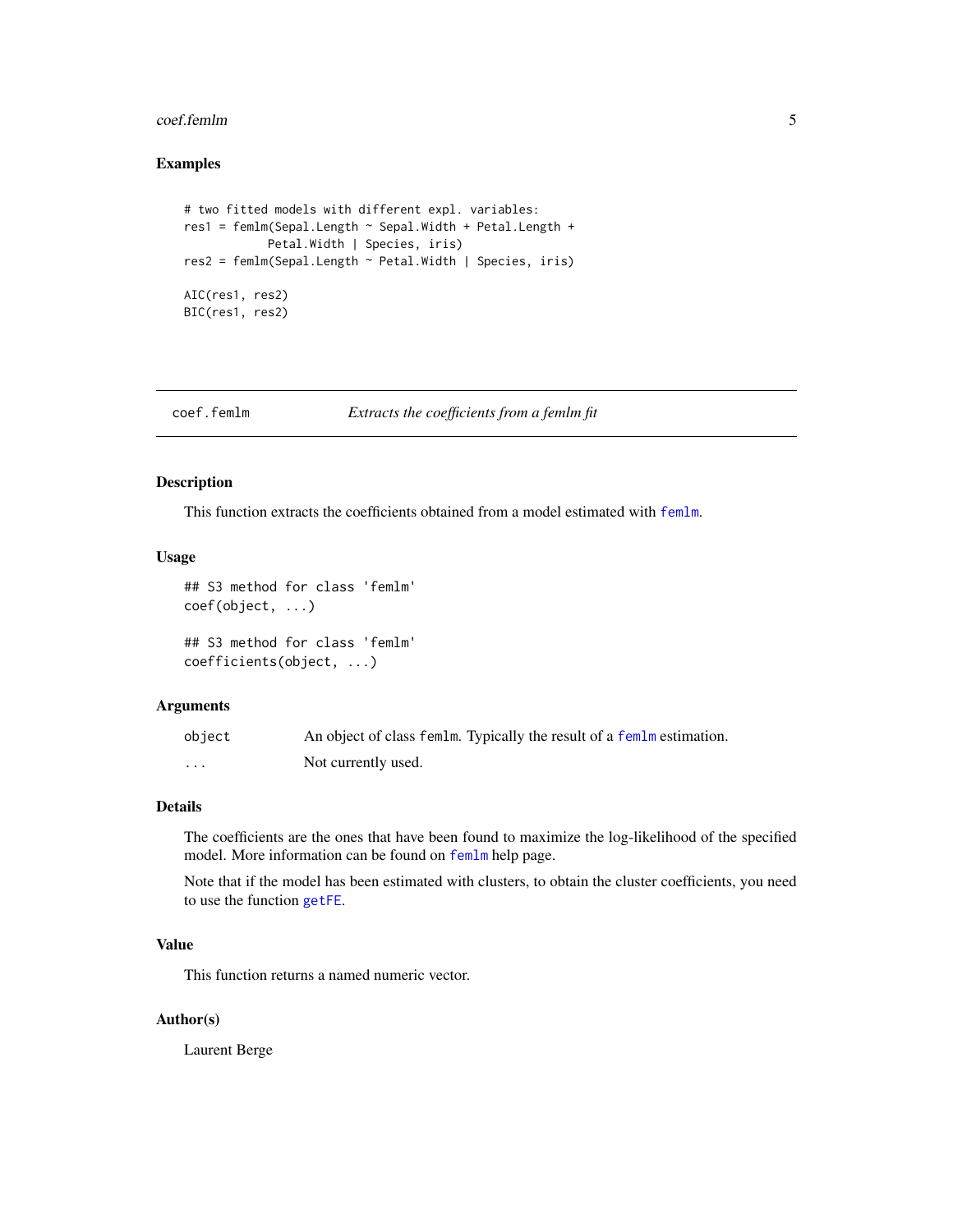# See Also

[femlm](#page-8-1), [summary.femlm](#page-34-1), [confint.femlm](#page-5-1), [vcov.femlm](#page-37-1), [res2table](#page-28-1), [res2tex](#page-30-1), [getFE](#page-17-1).

#### Examples

```
# simple estimation on iris data, clustering by "Species"
res = femlm(Sepal.Length ~ Sepal.Width + Petal.Length +
           Petal.Width | Species, iris)
# the coefficients of the variables:
coef(res)
# the cluster coefficients:
getFE(res)
```
<span id="page-5-1"></span>confint.femlm *Confidence interval for parameters estimated with femlm*

# Description

This function computes the confidence interval of parameter estimates obtained from a model estimated with [femlm](#page-8-1).

# Usage

```
## S3 method for class 'femlm'
confint(object, parm, level = 0.95, se = c("standard",
  "white", "cluster", "twoway", "threeway", "fourway"), cluster,
 dof\_correction = FALSE, ...
```
# Arguments

| object  | An object of class femlm. Typically the result of a femlm estimation.                                                                                                                                                                                                                                                                                                                                                   |
|---------|-------------------------------------------------------------------------------------------------------------------------------------------------------------------------------------------------------------------------------------------------------------------------------------------------------------------------------------------------------------------------------------------------------------------------|
| parm    | The parameters for which to compute the confidence interval (either an integer<br>vector OR a character vector with the parameter name). If missing, all parame-<br>ters are used.                                                                                                                                                                                                                                      |
| level   | The confidence level. Default is 0.95.                                                                                                                                                                                                                                                                                                                                                                                  |
| se      | Character scalar. Which kind of standard error should be computed: "standard"<br>(default), "White", "cluster", "twoway", "threeway" or "fourway"?                                                                                                                                                                                                                                                                      |
| cluster | A list of vectors. Used only if se="cluster", "se=twoway", "se=threeway" or<br>"se=fourway". The vectors should give the cluster of each observation. Note<br>that if the estimation was run using cluster, the standard error is automatically<br>clustered along the cluster given in femlm. For one-way clustering, this argu-<br>ment can directly be a vector (instead of a list). If the estimation has been done |

<span id="page-5-0"></span>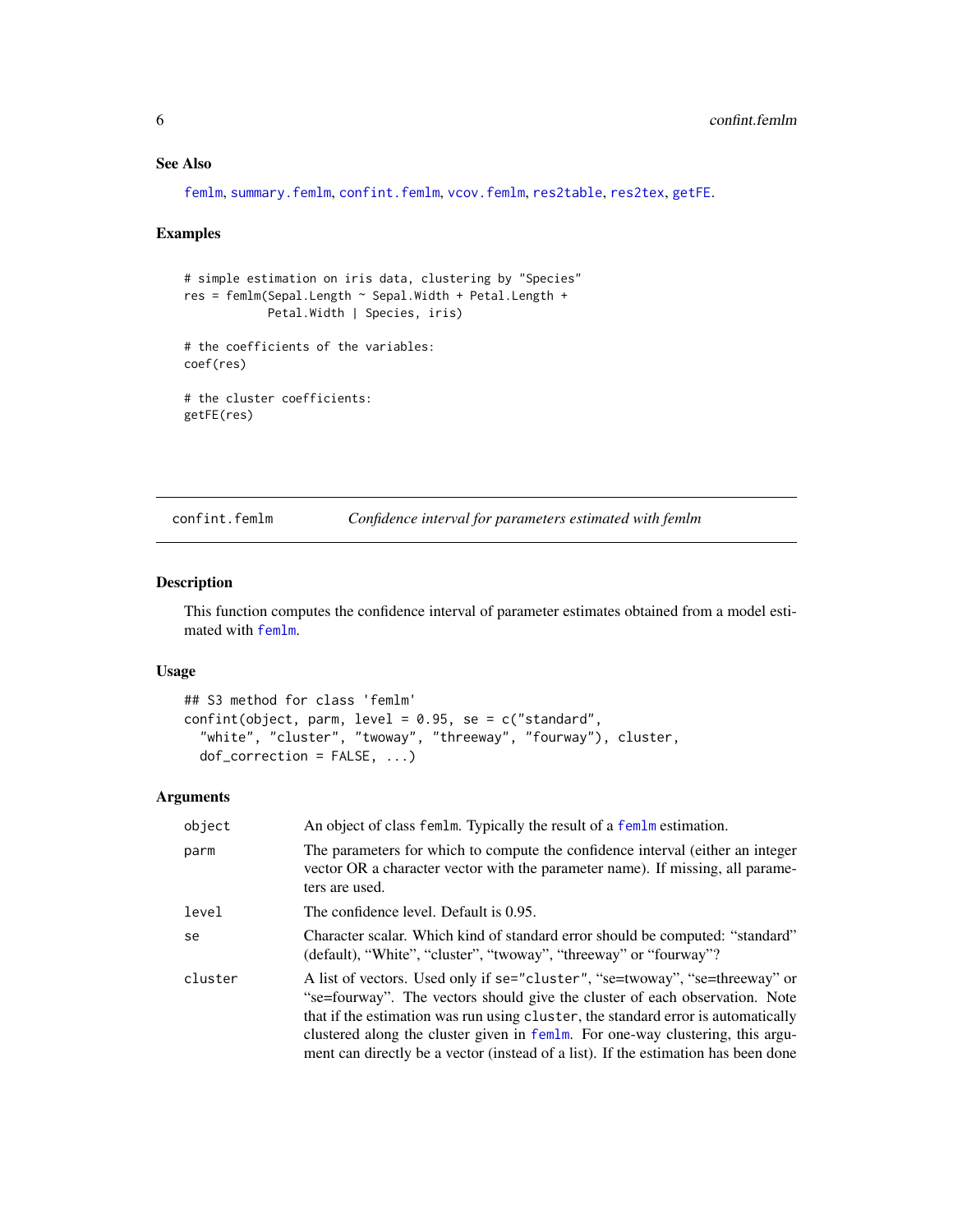# <span id="page-6-0"></span>diagnostic 7

|   | with cluster variables, you can give a character vector of the dimensions over<br>which to cluster the SE.                              |
|---|-----------------------------------------------------------------------------------------------------------------------------------------|
|   | dof correction Logical, default is FALSE. Should there be a degree of freedom correction to the<br>standard errors of the coefficients? |
| . | Not currently used.                                                                                                                     |

#### Value

Returns a data.frame with two columns giving respectively the lower and upper bound of the confidence interval. There is as many rows as parameters.

#### Author(s)

Laurent Berge

#### Examples

```
# Load trade data
data(trade)
# We estimate the effect of distance on trade (with 3 cluster effects)
est_pois = femlm(Euros ~ log(dist_km) + log(Year) | Origin + Destination +
                Product, trade)
# confidence interval with "normal" VCOV
confint(est_pois)
# confidence interval with "clustered" VCOV (w.r.t. the Origin factor)
confint(est_pois, se = "cluster")
```
diagnostic *Collinearity diagnostics for femlm objects*

#### Description

In some occasions, the optimization algorithm of [femlm](#page-8-1) may fail to converge, or the variancecovariance matrix may not be available. The most common reason of why this happens is colllinearity among variables. This function helps to find out which variable is problematic.

# Usage

```
diagnostic(x)
```
#### Arguments

x A [femlm](#page-8-1) object obtained from function femlm.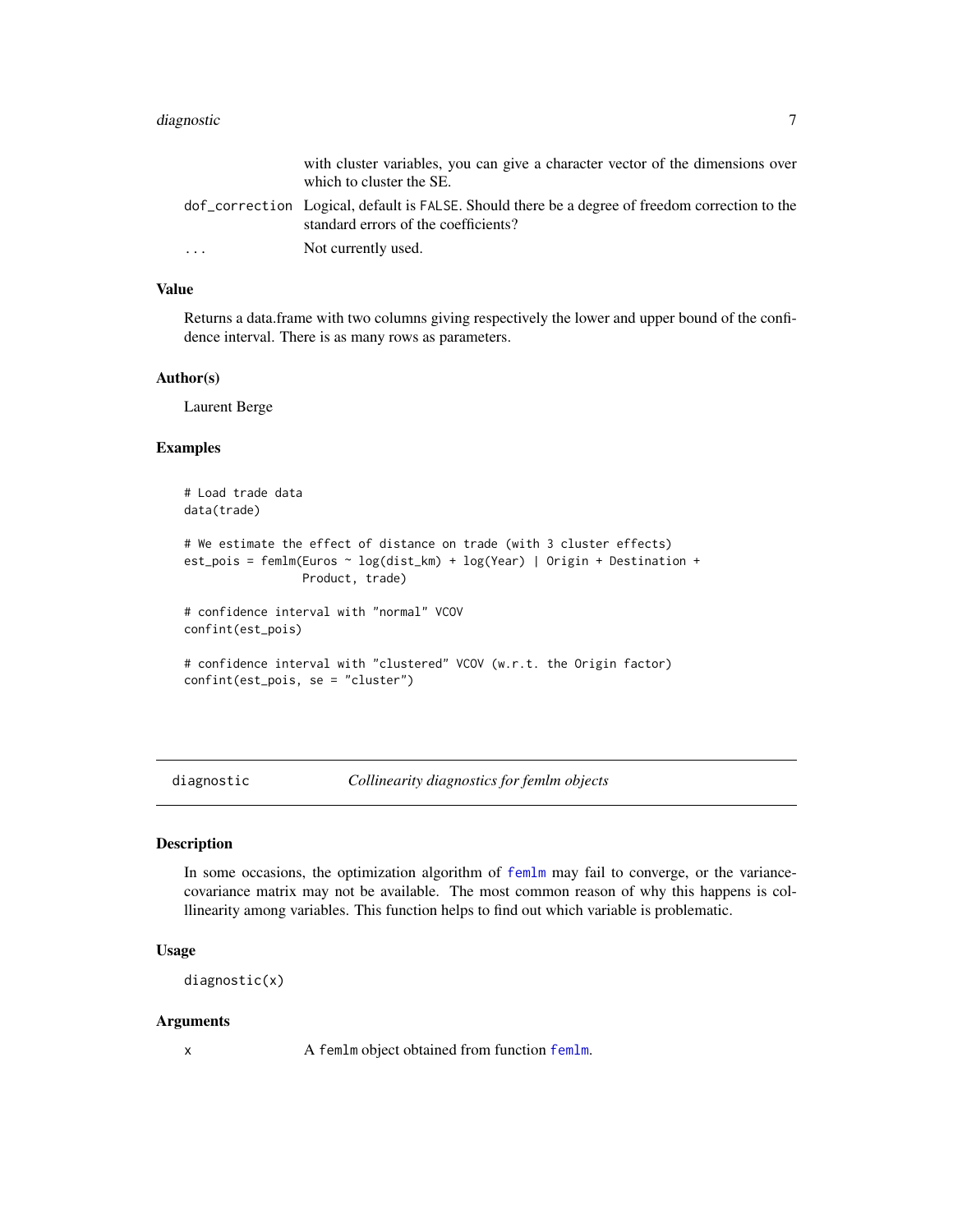# Details

This function tests: 1) collinearity with the cluster variables, 2) perfect multi-collinearity between the variables, and 3) identification issues when there are non-linear in parameters parts.

# Value

It returns a text message with the identified diagnostics.

# Examples

```
# Creating an example data base:
cluster_1 = sample(3, 100, TRUE)cluster_2 = sample(20, 100, TRUE)x = \text{rnorm}(100, \text{ cluster}_1)*2y = \text{rnorm}(100, \text{ cluster}_2)*2z = rnorm(100, 3)**2
dep = rpois(100, x*y*z)base = data.frame(cluster_1, cluster_2, x, y, z, dep)
# creating collinearity problems:
base$v1 = base$v2 = base$v3 = base$v4 = 0base$v1[base$cluster_1 == 1] = 1
base$v2[base$cluster_1 == 2] = 1base\$v3[base\$cluster_1 == 3] = 1base $v4[base$cluster_2 == 1] = 1# Estimations:
# Collinearity with the cluster variables:
res_1 = femlm(dep \sim log(x) + v1 + v2 + v4 | cluster_1 + cluster_2, base)
diagnostic(res_1)
# => collinearity with cluster identified, we drop v1 and v2
res_1bis = femlm(dep \sim log(x) + v4 | cluster_1 + cluster_2, base)
diagnostic(res_1bis)
# Multi-Collinearity:
res_2 = femlm(dep \sim log(x) + v1 + v2 + v3 + v4, base)
diagnostic(res_2)
# In non-linear part:
res_3 = femlm(dep \sim log(z), base, NL.fml = \sim log(a*x + b*y),NL.start = list(a=1, b=1), lower = list(a=0, b=0)diagnostic(res_3)
```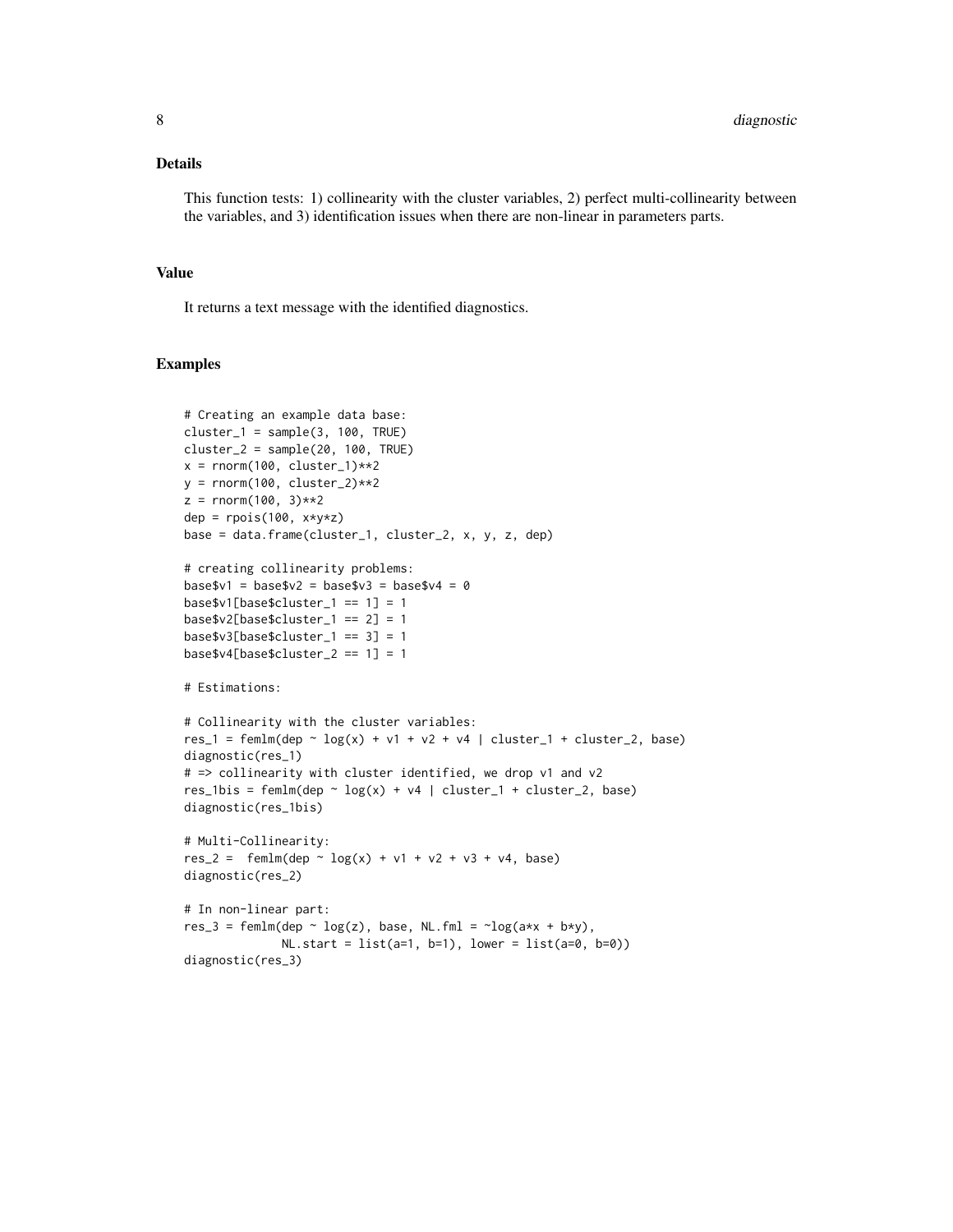#### <span id="page-8-1"></span><span id="page-8-0"></span>Description

This function estimates maximum likelihood models (e.g., Poisson or Logit) and is efficient to handle any number of fixed effects (i.e. cluster variables). It further allows for nonlinear in parameters right hand sides.

# Usage

```
femlm(fml, data, family = c("poisson", "negbin", "logit", "gaussian"),
 NL.fml, cluster, na.rm = FALSE, useAcc = TRUE, NL.start, lower,
 upper, env, NL.start.init, offset, nl.gradient, linear.start = 0,
  jacobian.method = c("simple", "Richardson"), useHessian = TRUE,
 opt.control = list(), cores = 1, verbose = 0, theta.init,
 precision.cluster, itermax.cluster = 10000, itermax.deriv = 5000,
 ...)
```
# Arguments

| fml     | A formula. This formula gives the linear formula to be estimated (it is similar to<br>a 1m formula), for example: fm1 = $z^{\sim}x+y$ . To include cluster variables, you can<br>1) either insert them in this formula using a pipe (e.g. fml = z~x+y cluster1+cluster2),<br>or 2) either use the argment cluster. To include a non-linear in parameters el-<br>ement, you must use the argment NL. fml.                                     |
|---------|----------------------------------------------------------------------------------------------------------------------------------------------------------------------------------------------------------------------------------------------------------------------------------------------------------------------------------------------------------------------------------------------------------------------------------------------|
| data    | A data.frame containing the necessary variables to run the model. The vari-<br>ables of the non-linear right hand side of the formula are identified with this<br>data. frame names. Note that no NA is allowed in the variables to be used in the<br>estimation. Can also be a matrix.                                                                                                                                                      |
| family  | Character scalar. It should provide the family. The possible values are "pois-<br>son" (Poisson model with log-link, the default), "negbin" (Negative Binomial<br>model with log-link), "logit" (LOGIT model with log-link), "gaussian" (Gaus-<br>sian model).                                                                                                                                                                               |
| NL.fml  | A formula. If provided, this formula represents the non-linear part of the right<br>hand side (RHS). Note that contrary to the fml argument, the coefficients must<br>explicitely appear in this formula. For instance, it can be $\sim a \times \log(b \times x + c \times x \cdot 3)$ ,<br>where a, b, and c are the coefficients to be estimated. Note that only the RHS of<br>the formula is to be provided, and NOT the left hand side. |
| cluster | Character vector. The name/s of a/some variable/s within the dataset to be used<br>as clusters. These variables should contain the identifier of each observation<br>(e.g., think of it as a panel identifier).                                                                                                                                                                                                                              |
| na.rm   | Logical, default is FALSE. If the variables necessary for the estimation contain<br>NAs and $na$ . $rm = TRUE$ , then all observations containing NA are removed prior<br>to estimation and a warning message is raised detailing the number of observa-<br>tions removed.                                                                                                                                                                   |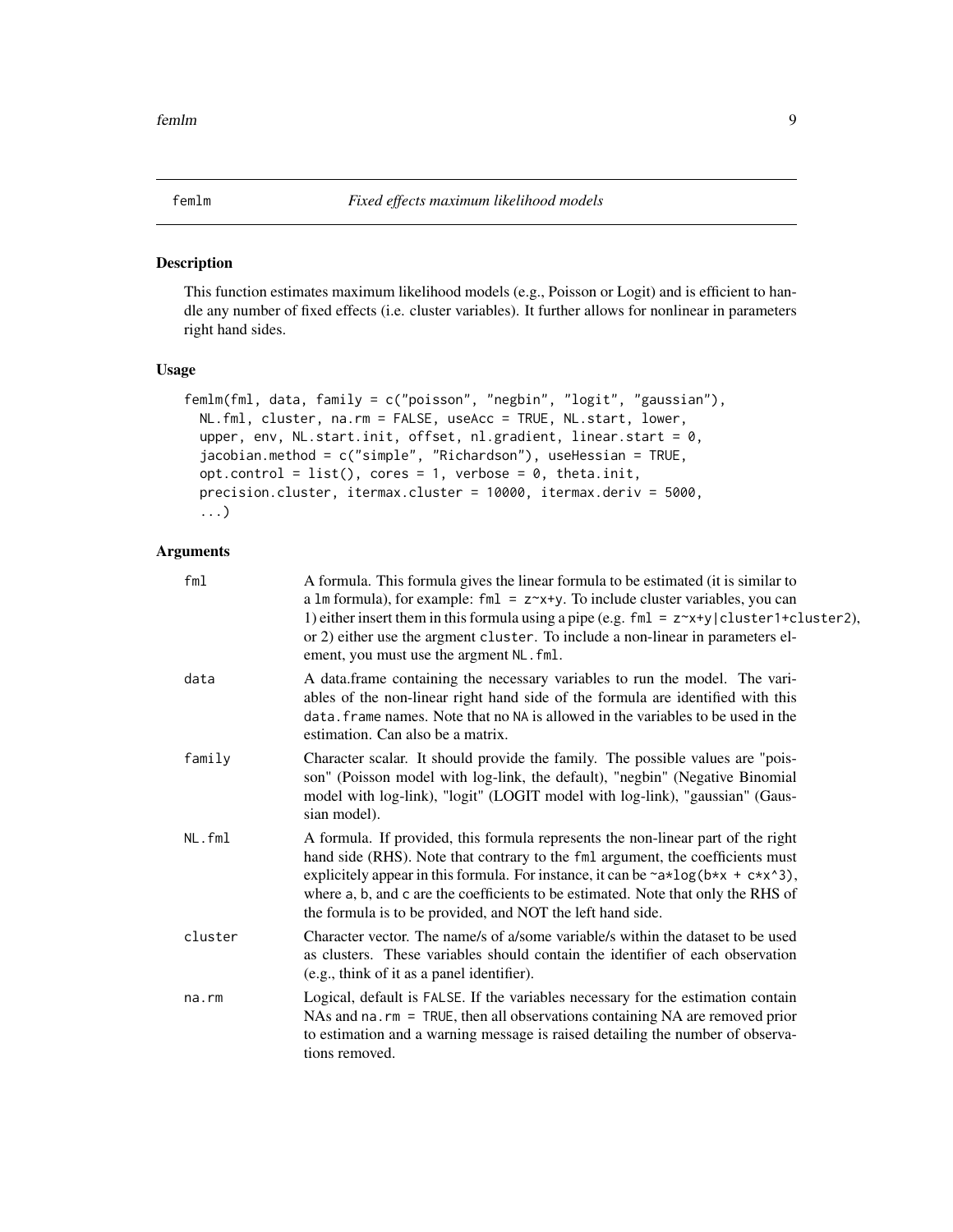<span id="page-9-0"></span>

| useAcc          | Default is TRUE. Whether an acceleration algorithm (Irons and Tuck iterations)<br>should be used to otbain the cluster coefficients when there are two or more<br>clusters.                                                                                                                                                                                                                                                                                                                      |
|-----------------|--------------------------------------------------------------------------------------------------------------------------------------------------------------------------------------------------------------------------------------------------------------------------------------------------------------------------------------------------------------------------------------------------------------------------------------------------------------------------------------------------|
| NL.start        | (For NL models only) A list of starting values for the non-linear parameters.<br>ALL the parameters are to be named and given a staring value. Example:<br>NL.start=list(a=1,b=5,c=0). Though, there is an exception: if all parame-<br>ters are to be given the same starting value, you can use the argument NL. start. init.                                                                                                                                                                  |
| lower           | (For NL models only) A list. The lower bound for each of the non-linear pa-<br>rameters that requires one. Example: lower=list(b=0,c=0). Beware, if the<br>estimated parameter is at his lower bound, then asymptotic theory cannot be ap-<br>plied and the standard-error of the parameter cannot be estimated because the<br>gradient will not be null. In other words, when at its upper/lower bound, the<br>parameter is considered as 'fixed'.                                              |
| upper           | (For NL models only) A list. The upper bound for each of the non-linear pa-<br>rameters that requires one. Example: upper=list(a=10,c=50). Beware, if the<br>estimated parameter is at his upper bound, then asymptotic theory cannot be ap-<br>plied and the standard-error of the parameter cannot be estimated because the<br>gradient will not be null. In other words, when at its upper/lower bound, the<br>parameter is considered as 'fixed'.                                            |
| env             | (For NL models only) An environment. You can provide an environement in<br>which the non-linear part will be evaluated. (May be useful for some particular<br>non-linear functions.)                                                                                                                                                                                                                                                                                                             |
| NL.start.init   | (For NL models only) Numeric scalar. If the argument NL.start is not pro-<br>vided, or only partially filled (i.e. there remain non-linear parameters with no<br>starting value), then the starting value of all remaining non-linear parameters is<br>set to NL. start. init.                                                                                                                                                                                                                   |
| offset          | A formula. An offset can be added to the estimation. It should be a formula of<br>the form (for example) $\sim 0.5*x**2$ . This offset is linearily added to the elements<br>of the main formula 'fml'. Note that when using the argument 'NL.fml', you<br>can directly add the offset there.                                                                                                                                                                                                    |
| nl.gradient     | (For NL models only) A formula. The user can prodide a function that com-<br>putes the gradient of the non-linear part. The formula should be of the form<br>$\sim$ f0(a1, x1, a2, a2). The important point is that it should be able to be evaluated<br>by: eval(nl.gradient[[2]], env) where env is the working environment of<br>the algorithm (which contains all variables and parameters). The function should<br>return a list or a data.frame whose names are the non-linear parameters. |
| linear.start    | Numeric named vector. The starting values of the linear part.                                                                                                                                                                                                                                                                                                                                                                                                                                    |
| jacobian.method | Character scalar. Provides the method used to numerically compute the jacobian<br>of the non-linear part. Can be either "simple" or "Richardson". Default is<br>"simple". See the help of jacobian for more information.                                                                                                                                                                                                                                                                         |
| useHessian      | Logical. Should the Hessian be computed in the optimization stage? Default is<br>TRUE.                                                                                                                                                                                                                                                                                                                                                                                                           |
| opt.control     | List of elements to be passed to the optimization method nlminb. See the help<br>page of nlminb for more information.                                                                                                                                                                                                                                                                                                                                                                            |
|                 |                                                                                                                                                                                                                                                                                                                                                                                                                                                                                                  |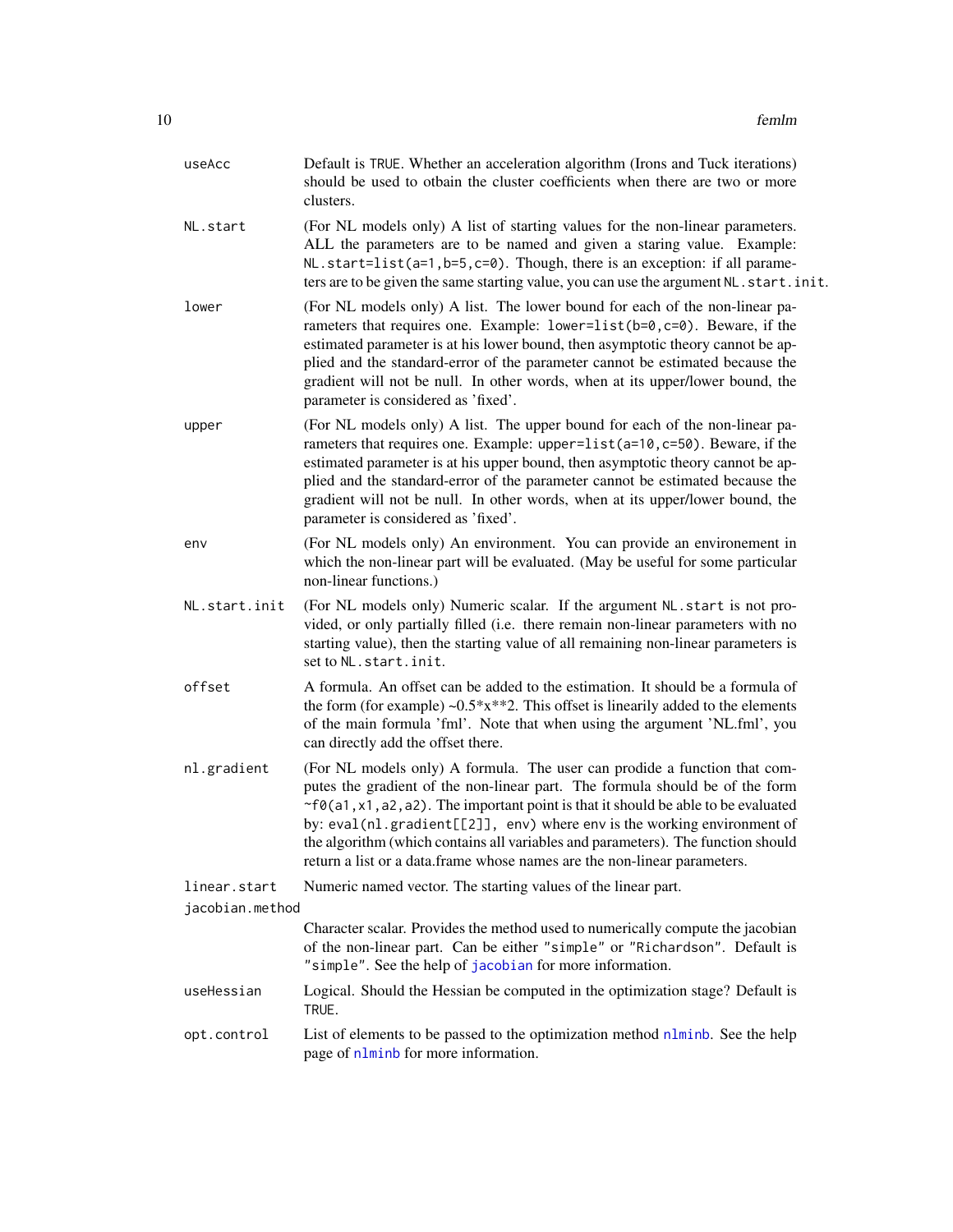#### femlm and the state of the state of the state of the state of the state of the state of the state of the state of the state of the state of the state of the state of the state of the state of the state of the state of the

| cores             | Integer, default is 1. Number of threads to be used (accelerates the algorithm<br>via the use of openMP routines). This is particularly efficient for the negative<br>binomial and logit models, less so for the Gaussian and Poisson likelihoods<br>(unless for very large datasets).                                                                                                 |
|-------------------|----------------------------------------------------------------------------------------------------------------------------------------------------------------------------------------------------------------------------------------------------------------------------------------------------------------------------------------------------------------------------------------|
| verbose           | Integer, default is 0. It represents the level of information that should be re-<br>ported during the optimisation process. If verbose=0: nothing is reported. If<br>verbose=1: the value of the coefficients and the likelihood are reported. If<br>verbose=2: $1 +$ information on the computing time of the null model, the clus-<br>ter coefficients and the hessian are reported. |
| theta.init        | Positive numeric scalar. The starting value of the dispersion parameter if family="negbin".<br>By default, the algorithm uses as a starting value the theta obtained from the<br>model with only the intercept.                                                                                                                                                                        |
| precision.cluster |                                                                                                                                                                                                                                                                                                                                                                                        |
|                   | Precision used to obtain the fixed-effects (ie cluster coefficients). Defaults to<br>1e-5. It corresponds to the maximum absolute difference allowed between two<br>iterations. Argument precision. cluster cannot be lower than 10000*. Machine\$double.eps.                                                                                                                          |
| itermax.cluster   |                                                                                                                                                                                                                                                                                                                                                                                        |
|                   | Maximum number of iterations in the step obtaining the fixed-effects (only in<br>use for $2+$ clusters). Default is 10000.                                                                                                                                                                                                                                                             |
| itermax.deriv     | Maximum number of iterations in the step obtaining the derivative of the fixed-<br>effects (only in use for 2+ clusters). Default is 5000.                                                                                                                                                                                                                                             |
| $\cdots$          | Not currently used.                                                                                                                                                                                                                                                                                                                                                                    |
|                   |                                                                                                                                                                                                                                                                                                                                                                                        |

# Details

This function estimates maximum likelihood models where the conditional expectations are as follows:

Gaussian likelihood:

$$
E(Y|X) = X\beta
$$

Poisson and Negative Binomial likelihoods:

$$
E(Y|X) = \exp(X\beta)
$$

where in the Negative Binomial there is the parameter  $\theta$  used to model the variance as  $\mu + \mu^2/\theta$ , with  $\mu$  the conditional expectation. Logit likelihood:

$$
E(Y|X) = \frac{\exp(X\beta)}{1 + \exp(X\beta)}
$$

When there are one or more clusters, the conditional expectation can be written as:

$$
E(Y|X) = h(X\beta + \sum_{k} \sum_{m} \gamma_m^k \times C_{im}^k),
$$

where  $h(.)$  is the function corresponding to the likelihood function as shown before.  $C<sup>k</sup>$  is the matrix associated to cluster  $k$  such that  $C_{im}^k$  is equal to  $1$  if observation  $i$  is of category  $m$  in cluster  $k$  and 0 otherwise.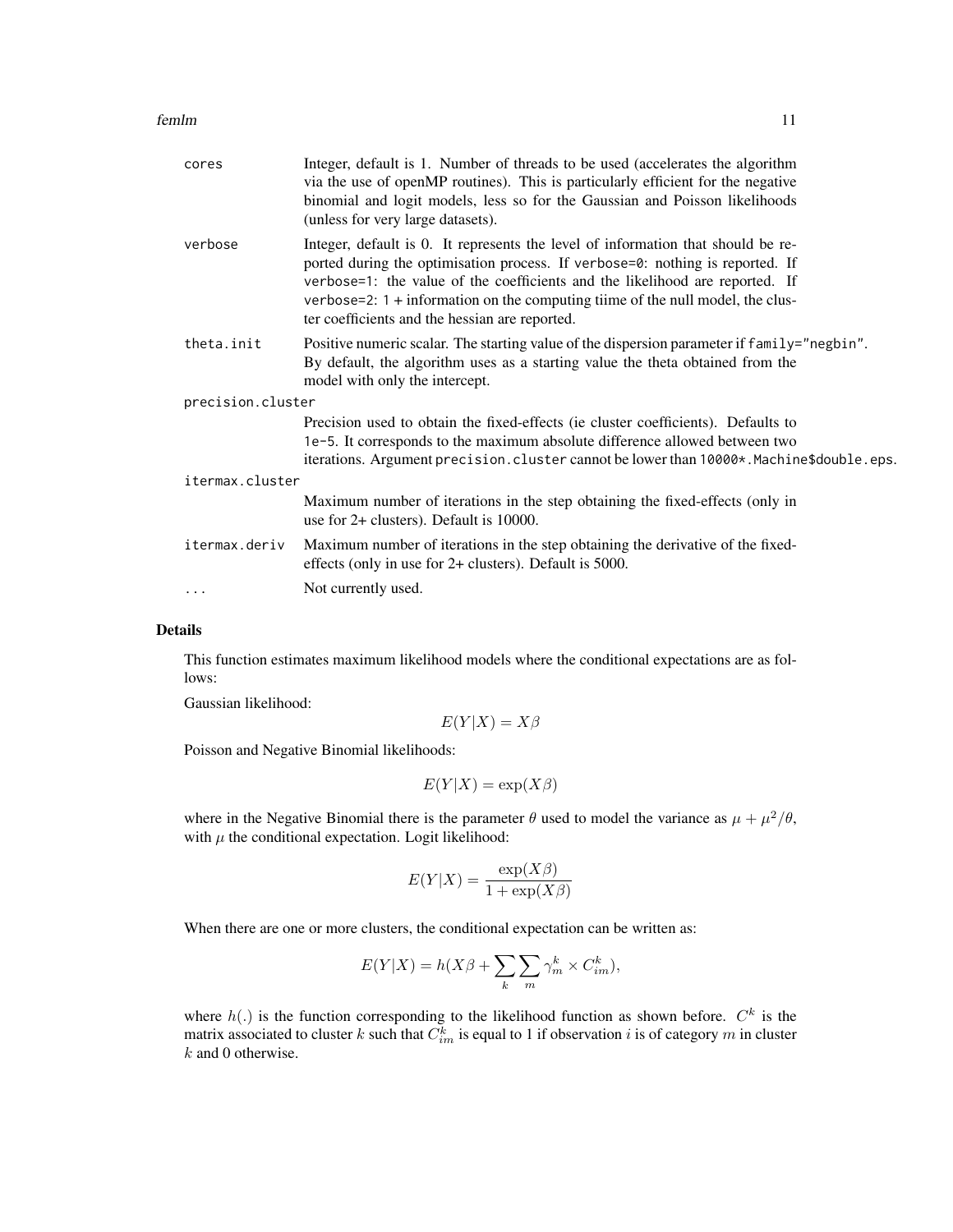When there are non linear in parameters functions, we can schematically split the set of regressors in two:

$$
f(X, \beta) = X^1 \beta^1 + g(X^2, \beta^2)
$$

with first a linear term and then a non linear part expressed by the function g. That is, we add a non-linear term to the linear terms (which are  $X * beta$  and the cluster coefficients). It is always better (more efficient) to put into the argument NL. fml only the non-linear in parameter terms, and add all linear terms in the fml argument.

To estimate only a non-linear formula without even the intercept, you must exclude the intercept from the linear formula by using, e.g.,  $fml = z \sim 0$ .

The over-dispersion parameter of the Negative Binomial family, theta, is capped at 10,000. If theta reaches this high value, it means that there is no overdispersion.

# Value

An femlm object.

| coefficients  | The named vector of coefficients.                                                                                                 |
|---------------|-----------------------------------------------------------------------------------------------------------------------------------|
| coeftable     | The table of the coefficients with their standard errors, z-values and p-values.                                                  |
| loglik        | The loglikelihood.                                                                                                                |
| iterations    | Number of iterations of the algorithm.                                                                                            |
| n             | The number of observations.                                                                                                       |
| nparams       | The number of parameters of the model.                                                                                            |
| call          | The call.                                                                                                                         |
| fm1           | The linear formula of the call.                                                                                                   |
| $ll$ _null    | Log-likelihood of the null model (i.e. with the intercept only).                                                                  |
| pseudo_r2     | The adjusted pseudo R2.                                                                                                           |
| message       | The convergence message from the optimization procedures.                                                                         |
| sq.cor        | Squared correlation between the dependent variable and the expected predictor<br>(i.e. fitted values) obtained by the estimation. |
| hessian       | The Hessian of the parameters.                                                                                                    |
| fitted.values | The fitted values are the expected value of the dependent variable for the fitted<br>model: that is $E(Y X)$ .                    |
| cov.unscaled  | The variance-covariance matrix of the parameters.                                                                                 |
| se            | The standard-error of the parameters.                                                                                             |
| scores        | The matrix of the scores (first derivative for each observation).                                                                 |
| family        | The ML family that was used for the estimation.                                                                                   |
| residuals     | The difference between the dependent variable and the expected predictor.                                                         |
| sumFE         | The sum of the fixed-effects for each observation.                                                                                |
| offset        | The offset formula.                                                                                                               |
| NL.fml        | The nonlinear formula of the call.                                                                                                |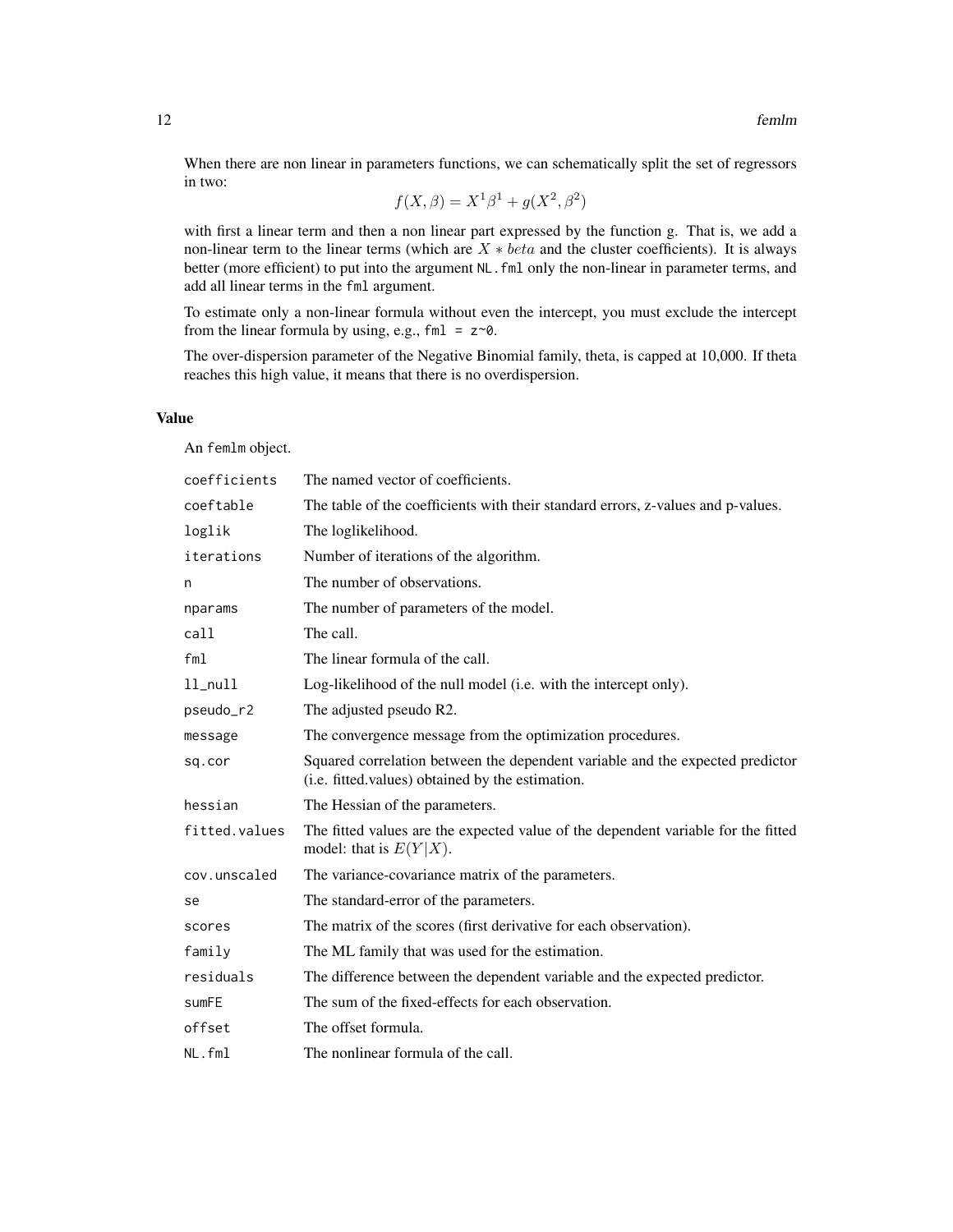<span id="page-12-0"></span>femlm and the state of the state of the state of the state of the state of the state of the state of the state of the state of the state of the state of the state of the state of the state of the state of the state of the

| bounds       | Whether the coefficients were upper or lower bounded. $-$ This can only be the<br>case when a non-linear formula is included and the arguments 'lower' or 'upper'<br>are provided.                                      |
|--------------|-------------------------------------------------------------------------------------------------------------------------------------------------------------------------------------------------------------------------|
| isBounded    | The logical vector that gives for each coefficient whether it was bounded or<br>not. This can only be the case when a non-linear formula is included and the<br>arguments 'lower' or 'upper' are provided.              |
| clusterNames | The names of each cluster.                                                                                                                                                                                              |
| id_dummies   | The list (of length the number of clusters) of the cluster identifiers for each<br>observation.                                                                                                                         |
| clusterSize  | The size of each cluster.                                                                                                                                                                                               |
| obsRemoved   | In the case there were clusters and some observations were removed because of<br>only 0/1 outcome within a cluster, it gives the row numbers of the observations<br>that were removed.                                  |
|              | clusterRemoved In the case there were clusters and some observations were removed because of<br>only 0/1 outcome within a cluster, it gives the list (for each cluster) of the clustr<br>identifiers that were removed. |
| theta        | In the case of a negative binomial estimation: the overdispersion parameter.                                                                                                                                            |

# Author(s)

Laurent Berge

#### References

Berge, Laurent, 2018, "Efficient estimation of maximum likelihood models with multiple fixedeffects: the R package FENmlm." CREA Discussion Papers, 13 ([https://wwwen.uni.lu/content/](https://wwwen.uni.lu/content/download/110162/1299525/file/2018_13) [download/110162/1299525/file/2018\\_13](https://wwwen.uni.lu/content/download/110162/1299525/file/2018_13)).

For models with multiple fixed-effects:

Gaure, Simen, 2013, "OLS with multiple high dimensional category variables", Computational Statistics & Data Analysis 66 pp. 8–18

On the unconditionnal Negative Binomial model:

Allison, Paul D and Waterman, Richard P, 2002, "Fixed-Effects Negative Binomial Regression Models", Sociological Methodology 32(1) pp. 247–265

# See Also

See also summary. femlm to see the results with the appropriate standard-errors, [getFE](#page-17-1) to extract the cluster coefficients, and the functions [res2table](#page-28-1) and [res2tex](#page-30-1) to visualize the results of multiple estimations.

# Examples

```
#
# Linear examples
#
```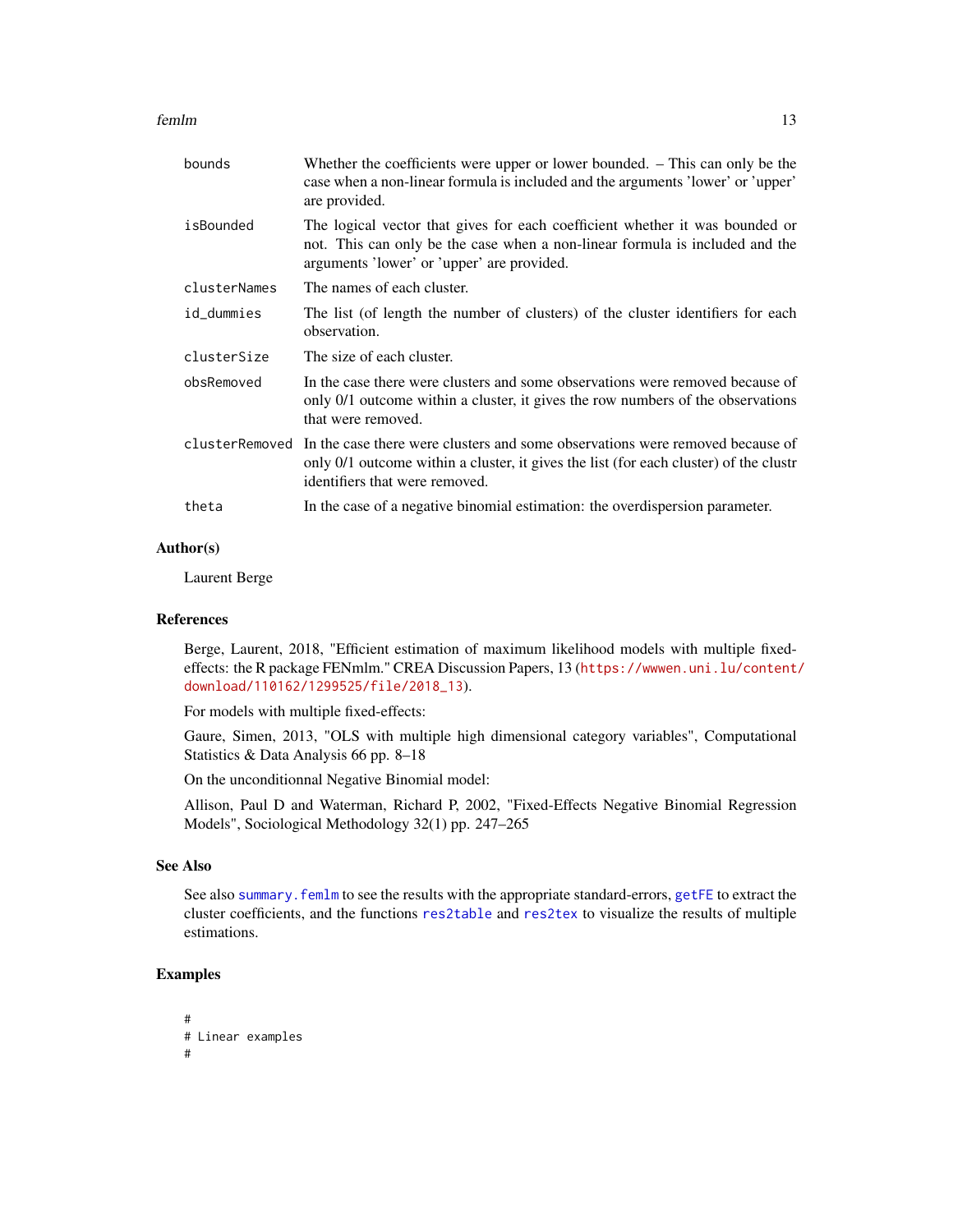```
# Load trade data
data(trade)
# We estimate the effect of distance on trade => we account for 3 cluster effects
# 1) Poisson estimation
est_pois = femlm(Euros ~ log(dist_km)|Origin+Destination+Product, trade)
# alternative formulation giving the same results:
# est_pois = femlm(Euros ~ log(dist_km), trade, cluster = c("Origin", "Destination", "Product"))
# 2) Log-Log Gaussian estimation (with same clusters)
est_gaus = update(est_pois, log(Euros+1) ~ ., family="gaussian")
# 3) Negative Binomial estimation
est_nb = update(est_pois, family="negbin")
# Comparison of the results using the function res2table
res2table(est_pois, est_gaus, est_nb)
# Now using two way clustered standard-errors
res2table(est_pois, est_gaus, est_nb, se = "twoway")
# Comparing different types of standard errors
sum_white = summary(est_pois, se = "white")
sum_oneway = summary(est_pois, se = "cluster")
sum_twoway = summary(est_pois, se = "twoway")
sum_threeway = summary(est_pois, se = "threeway")
res2table(sum_white, sum_oneway, sum_twoway, sum_threeway)
#
# Example of Equivalences
#
# equivalence with glm poisson
est_glm <- glm(Euros ~ log(dist_km) + factor(Origin) +
            factor(Destination) + factor(Product), trade, family = poisson)
# coefficient estimates + Standard-error
summary(est_glm)$coefficients["log(dist_km)", ]
est_pois$coeftable
# equivalence with lm
est_lm <- lm(log(Euros+1) ~ log(dist_km) + factor(Origin) +
            factor(Destination) + factor(Product), trade)
# coefficient estimates + Standard-error
summary(est_lm)$coefficients["log(dist_km)", ]
summary(est_gaus, dof_correction = TRUE)$coeftable
#
# Non-linear examples
#
```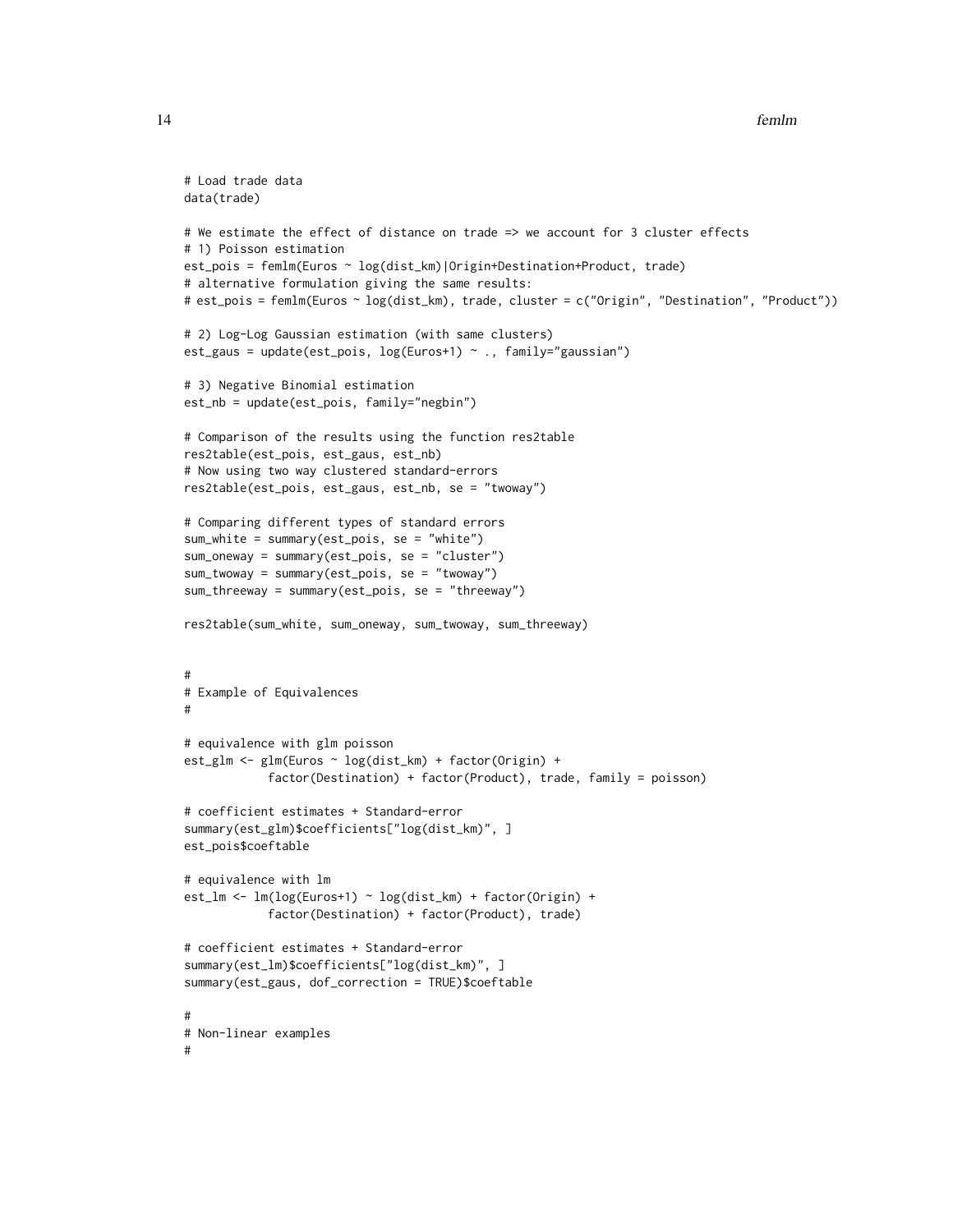```
# Generating data for a simple example
n = 100
x = \text{rnorm}(n, 1, 5)**2
y = rnorm(n, -1, 5)**2
z1 = \text{rpois}(n, x*y) + \text{rpois}(n, 2)base = data.frame(x, y, z1)# Estimating a 'linear' relation:
est1_L = femlm(z1 ~ v log(x) ~ + log(y), base)# Estimating the same 'linear' relation using a 'non-linear' call
est1_NL = femlm(z1 ~ 1, base, NL.fml = \text{rank}(\mathbf{x}) + \text{rank}(\mathbf{y}), NL.start = list(a=0, b=0))
# we compare the estimates with the function res2table (they are identical)
res2table(est1_L, est1_NL)
# Now generating a non-linear relation (E(z2) = x + y + 1):
z2 = rpois(n, x + y) + rpois(n, 1)base$z2 = z2# Estimation using this non-linear form
est2_NL = femlm(z2~0, base, NL.fml = \neglog(a*x + b*y),
               NL.start = list(a=1, b=2), lower = list(a=0, b=0)# we can't estimate this relation linearily
# => closest we can do:
est2_L = femlm(z2^log(x)+log(y), base)# Difference between the two models:
res2table(est2_L, est2_NL)
# Plotting the fits:
plot(x, z2, pch = 18)points(x, fitted(est2_L), col = 2, pch = 1)points(x, fitted(est2_NL), col = 4, pch = 2)# Using a custom Jacobian for the function log(a*x + b*y)
myGrad = function(a, x, b, y)s = a \cdot x + b \cdot ydata.frame(a = x/s, b = y/s)
}
est2_NL_grad = femlm(z2~0, base, NL.fml = \neg \log(a*x + b*y),
                      NL.start = list(a=1,b=2), nl.gradient = ~myGrad(a,x,b,y))
```
<span id="page-14-1"></span>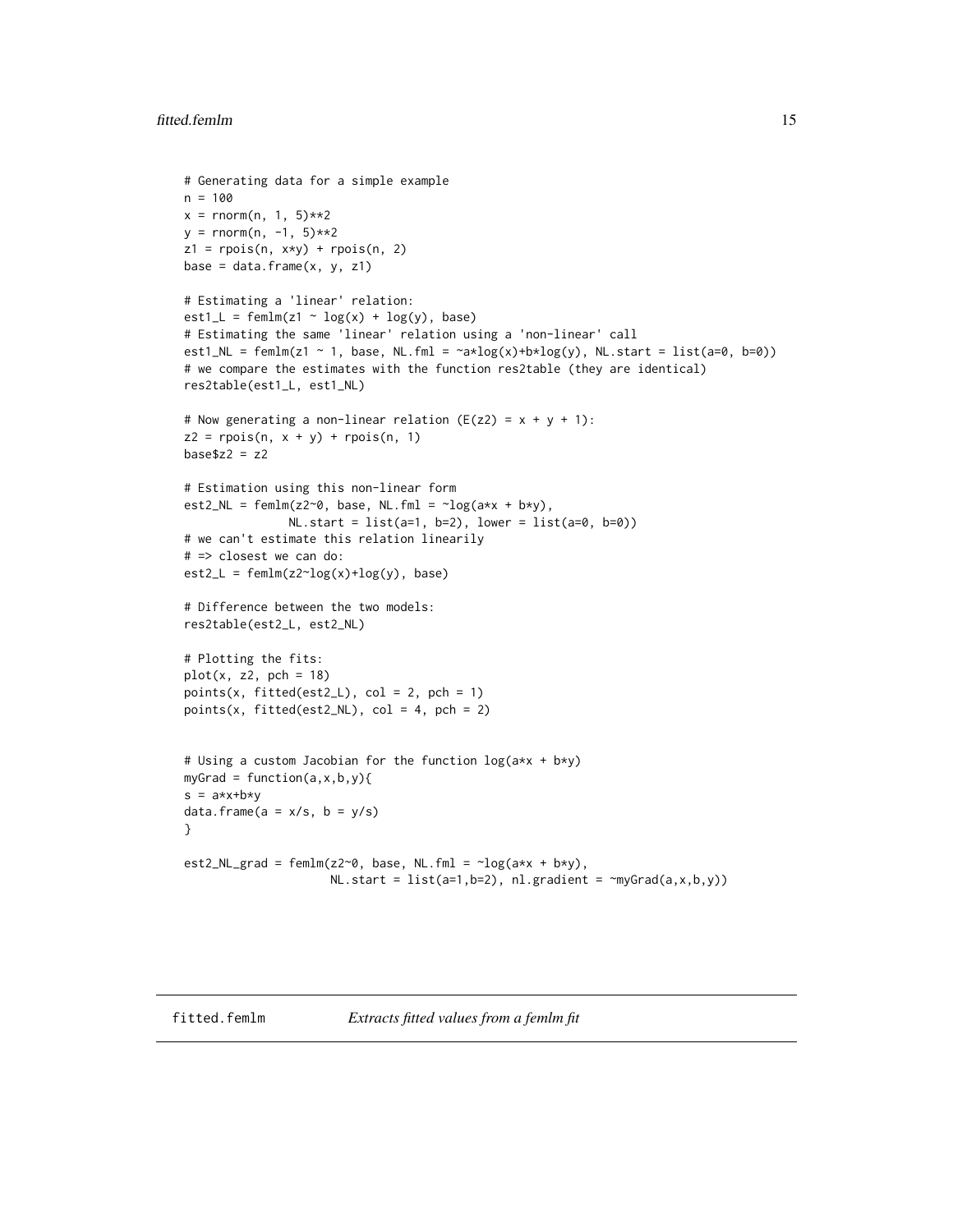#### <span id="page-15-0"></span>Description

This function extracts the fitted values from a model estimated with [femlm](#page-8-1). The fitted values that are returned are the *expected predictor*.

#### Usage

```
## S3 method for class 'femlm'
fitted(object, type = c("response", "link"), ...)
## S3 method for class 'values.femlm'
fitted(object, type = c("response", "link"), ...)
```
#### Arguments

| object   | An object of class femlm. Typically the result of a femlm estimation.                                                                                                                                                                                                                                                       |
|----------|-----------------------------------------------------------------------------------------------------------------------------------------------------------------------------------------------------------------------------------------------------------------------------------------------------------------------------|
| type     | Character either equal to "response" (default) or "link". If type="response",<br>then the output is at the level of the response variable, <i>i.e.</i> it is the expected pre-<br>dictor $E(Y X)$ . If "link", then the output is at the level of the explanatory<br>variables, i.e. the linear predictor $X \cdot \beta$ . |
| $\ddots$ | Not currently used.                                                                                                                                                                                                                                                                                                         |

# Details

This function returns the *expected predictor* of a [femlm](#page-8-1) fit. The likelihood functions are detailed in [femlm](#page-8-1) help page.

#### Value

It returns a numeric vector of length the number of observations used to estimate the model.

If type = "response", the value returned is the expected predictor, i.e. the expected value of the dependent variable for the fitted model:  $E(Y|X)$ . If type = "link", the value returned is the linear predictor of the fitted model, that is  $X \cdot \beta$  (remind that  $E(Y|X) = f(X \cdot \beta)$ ).

# Author(s)

Laurent Berge

# See Also

[femlm](#page-8-1), [resid.femlm](#page-33-1), [predict.femlm](#page-24-1), [summary.femlm](#page-34-1), [vcov.femlm](#page-37-1), [getFE](#page-17-1).

#### Examples

```
# simple estimation on iris data, clustering by "Species"
res_poisson = femlm(Sepal.Length ~ Sepal.Width + Petal.Length +
                   Petal.Width | Species, iris)
```
# we extract the fitted values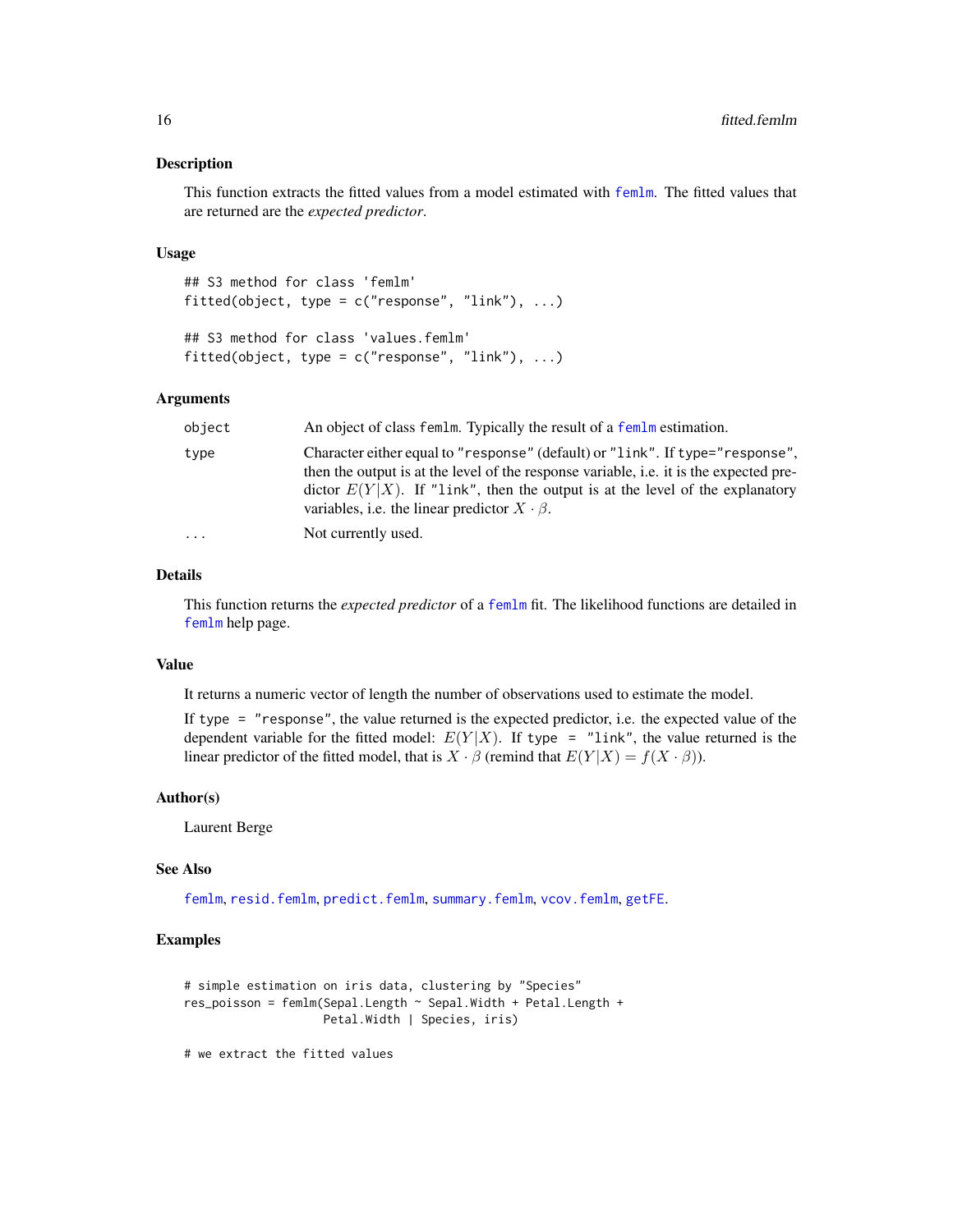# <span id="page-16-0"></span>formula.femlm 17

```
y_fitted_poisson = fitted(res_poisson)
# Same estimation but in OLS (Gaussian family)
res_gaussian = femlm(Sepal.Length ~ Sepal.Width + Petal.Length +
                    Petal.Width | Species, iris, family = "gaussian")
y_fitted_gaussian = fitted(res_gaussian)
# comparison of the fit for the two families
plot(iris$Sepal.Length, y_fitted_poisson)
points(iris$Sepal.Length, y_fitted_gaussian, col = 2, pch = 2)
```
<span id="page-16-1"></span>formula.femlm *Extract the formula of a femlm fit*

# Description

This function extracts the formula from a [femlm](#page-8-1) estimation. If the estimation was done with fixedeffects, they are added in the formula after a pipe ("|"). If the estimation was done with a non linear in parameters part, then this will be added in the formula in between I().

# Usage

## S3 method for class 'femlm' formula(x, type =  $c("full", "linear", "NL"), ...$ )

#### Arguments

| x.   | An object of class femlm. Typically the result of a femlm estimation.                                                                                                                                                                                                                                                                               |
|------|-----------------------------------------------------------------------------------------------------------------------------------------------------------------------------------------------------------------------------------------------------------------------------------------------------------------------------------------------------|
| type | A character scalar. Default is type = "full" which gives back a formula<br>containing the linear part of the model along with the clusters (if any) and the<br>non-linear in parameters part (if any). If type = "linear" then only the linear<br>formula is returned. If $type = "NL"$ then only the non-linear in parameters part<br>is returned. |
| .    | Not currently used.                                                                                                                                                                                                                                                                                                                                 |

# Value

It returns a formula.

#### Author(s)

Laurent Berge

#### See Also

[femlm](#page-8-1), [model.matrix.femlm](#page-19-1), [update.femlm](#page-36-1), [summary.femlm](#page-34-1), [vcov.femlm](#page-37-1).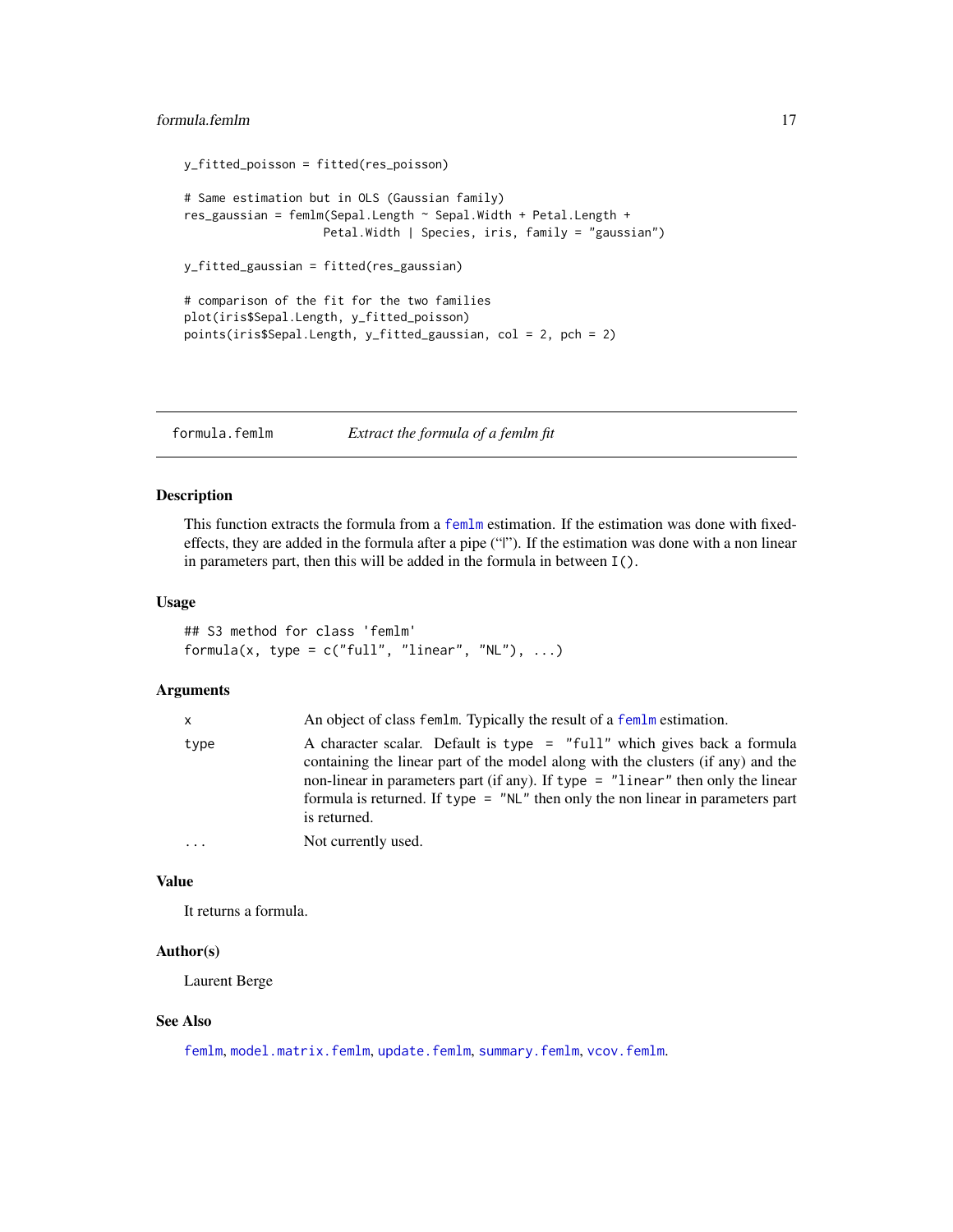#### <span id="page-17-0"></span>Examples

```
# simple estimation on iris data, clustering by "Species"
res = femlm(Sepal.Length ~ Sepal.Width + Petal.Length +
            Petal.Width | Species, iris)
# formula with the cluster variable
formula(res)
# linear part without the cluster variable
formula(res, "linear")
```
<span id="page-17-1"></span>getFE *Extract the Fixed-Effects from a* femlm *estimation.*

# Description

This function retrives the fixed effects from a femlm estimation. It is useful only when there are more than one cluster.

#### Usage

getFE(x)

#### Arguments

| A femlm object.                                                                       |
|---------------------------------------------------------------------------------------|
| If the cluster coefficients not regular, then several reference points need to be     |
| set, leading to the coefficients to be NOT interpretable. If this is the case, then a |
| warning is raised.                                                                    |

# Value

A list containig the vectors of the fixed effects.

If there is more than 1 cluster, then the attribute "References" is created. This is a vector of length the number of clusters, each element contains the number of fixed-effects set as references. By construction, the elements of the first clusters are never set as references. In the presence of regular clusters, there should be Q-1 references (with Q the number of clusters).

#### Author(s)

Laurent Berge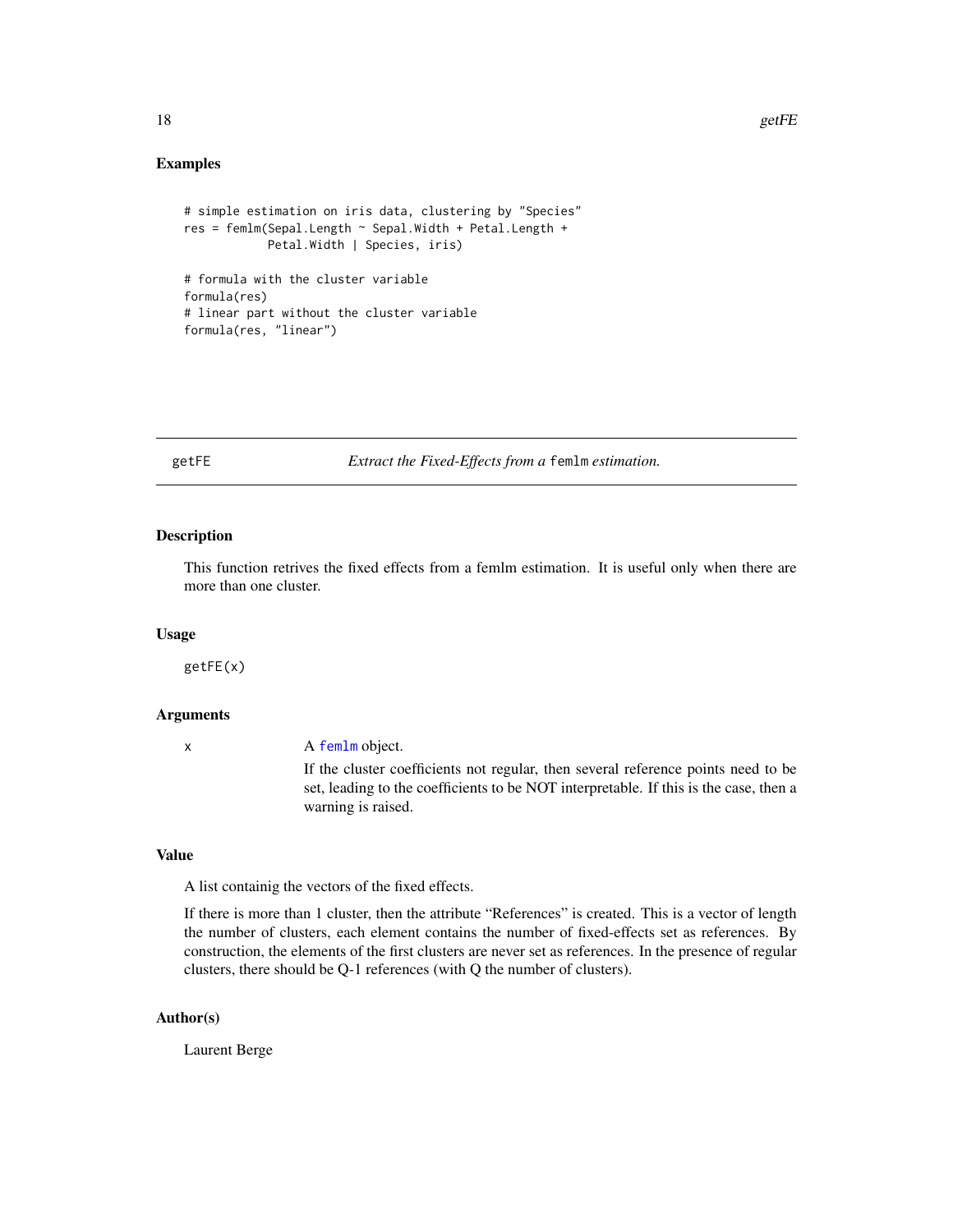# <span id="page-18-0"></span>logLik.femlm 19

# See Also

[plot.femlm.cluster](#page-23-1), [plot.femlm.allClusters](#page-22-1). See also the main estimation function [femlm](#page-8-1). Use [summary.femlm](#page-34-1) to see the results with the appropriate standard-errors, [getFE](#page-17-1) to extract the cluster coefficients, and the functions [res2table](#page-28-1) and [res2tex](#page-30-1) to visualize the results of multiple estimations.

# Examples

```
data(trade)
```

```
# We estimate the effect of distance on trade => we account for 3 cluster effects
est_pois = femlm(Euros ~ log(dist_km)|Origin+Destination+Product, trade)
```
# obtaining the cluster coefficients fe\_trade = getFE(est\_pois)

```
# plotting them
plot(fe_trade)
```
# plotting only the Products fixed-effects & showing more of them plot(fe\_trade\$Product, n=8)

<span id="page-18-1"></span>

| logLik.femlm | Extracts the log-likelihood |
|--------------|-----------------------------|
|              |                             |

#### Description

This function extracts the log-likelihood from a [femlm](#page-8-1) estimation.

# Usage

```
## S3 method for class 'femlm'
logLik(object, ...)
```
#### Arguments

| object   | An object of class femlm. Typically the result of a femlm estimation. |  |
|----------|-----------------------------------------------------------------------|--|
| $\cdots$ | Not currently used.                                                   |  |

# Details

This function extracts the log-likelihood based on the model fit. You can have more information on the likelihoods in the details of the function [femlm](#page-8-1).

# Value

It returns a numeric scalar.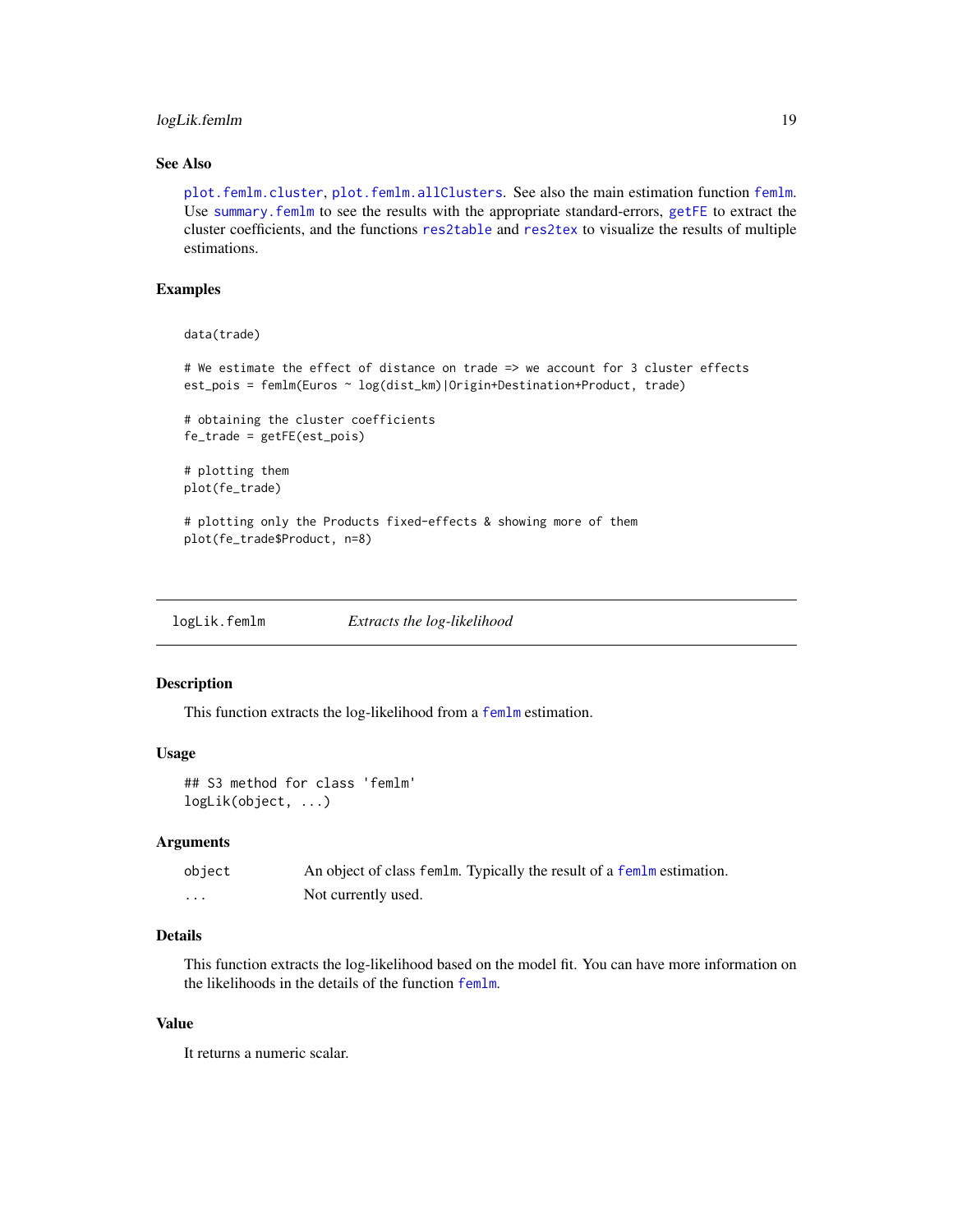# <span id="page-19-0"></span>Author(s)

Laurent Berge

#### See Also

[femlm](#page-8-1), [AIC.femlm](#page-2-1), [BIC.femlm](#page-3-1), [nobs.femlm](#page-20-1).

# Examples

```
# simple estimation on iris data, clustering by "Species"
res = femlm(Sepal.Length ~ Sepal.Width + Petal.Length +
            Petal.Width | Species, iris)
nobs(res)
logLik(res)
```
<span id="page-19-1"></span>model.matrix.femlm *Design matrix of a femlm model*

#### Description

This function creates a design matrix of the linear part of a [femlm](#page-8-1) estimation. Note that it is only the linear part and the cluster variables (which can be considered as factors) are excluded from the matrix.

# Usage

```
## S3 method for class 'femlm'
model.matrix(object, data, ...)
```
# Arguments

| object                  | An object of class femlm. Typically the result of a femlm estimation.                                                     |
|-------------------------|---------------------------------------------------------------------------------------------------------------------------|
| data                    | If missing (default) then the original data is obtained by evaluating the call.<br>Otherwise, it should be a data. frame. |
| $\cdot$ $\cdot$ $\cdot$ | Not currently used.                                                                                                       |

# Value

It returns a design matrix.

### Author(s)

Laurent Berge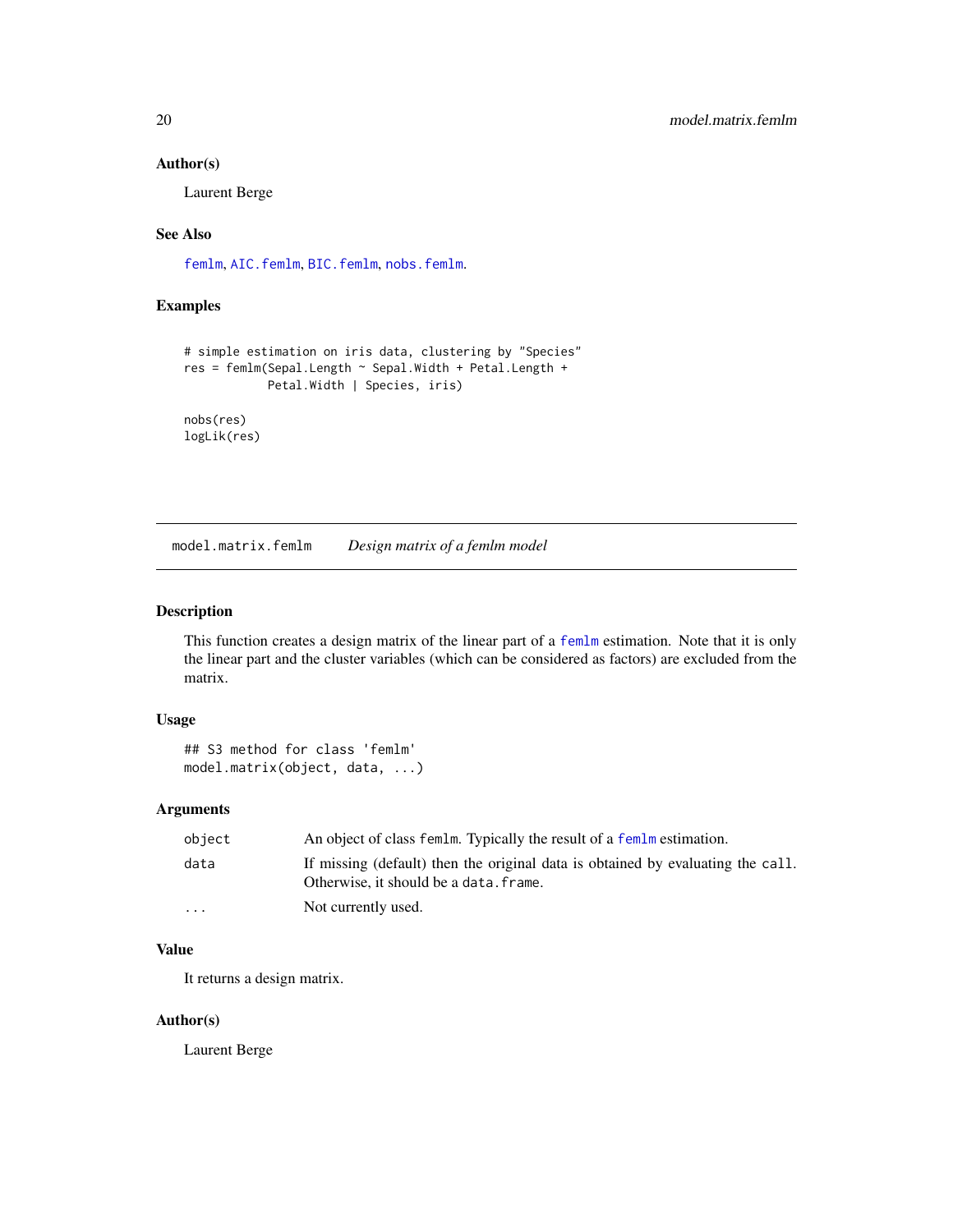#### <span id="page-20-0"></span>nobs.femlm 21

# See Also

[femlm](#page-8-1), [formula.femlm](#page-16-1), [update.femlm](#page-36-1), [summary.femlm](#page-34-1), [vcov.femlm](#page-37-1).

# Examples

```
# simple estimation on iris data, clustering by "Species"
res = femlm(Sepal.Length ~ Sepal.Width*Petal.Length +
            Petal.Width | Species, iris)
```

```
head(model.matrix(res))
```
<span id="page-20-1"></span>nobs.femlm *Extract the number of observations form a femlm object*

#### Description

This function simply extracts the number of obsrvations used to estimate a [femlm](#page-8-1) model.

### Usage

## S3 method for class 'femlm' nobs(object, ...)

#### Arguments

| object | An object of class femlm. Typically the result of a femlm estimation. |
|--------|-----------------------------------------------------------------------|
| .      | Not currently used.                                                   |

# Value

It returns an interger.

#### Author(s)

Laurent Berge

#### See Also

See also the main estimation functions [femlm](#page-8-1). Use [summary.femlm](#page-34-1) to see the results with the appropriate standard-errors, [getFE](#page-17-1) to extract the cluster coefficients, and the functions [res2table](#page-28-1) and [res2tex](#page-30-1) to visualize the results of multiple estimations.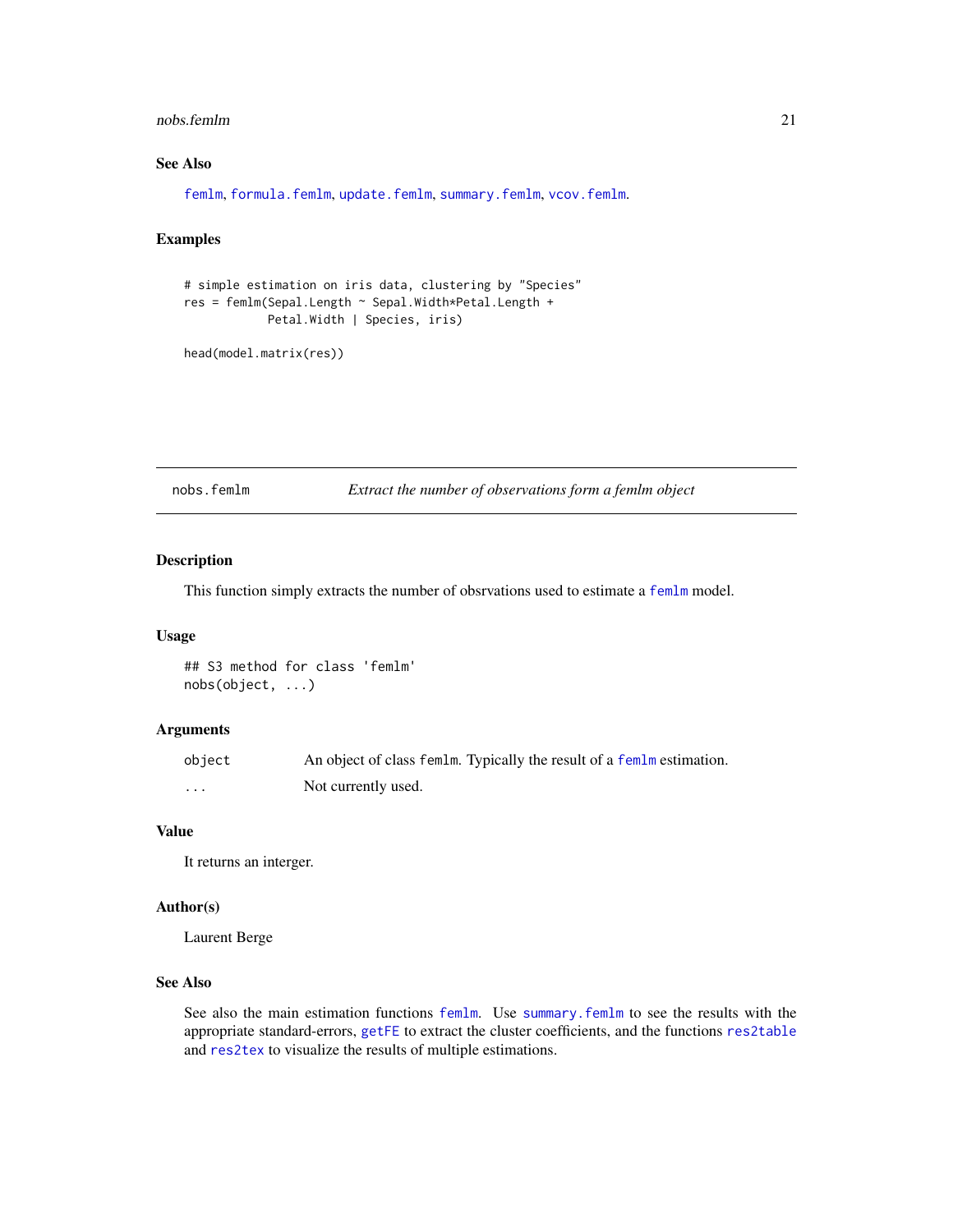#### <span id="page-21-0"></span>Examples

```
# simple estimation on iris data, clustering by "Species"
res = femlm(Sepal.Length ~ Sepal.Width + Petal.Length +
            Petal.Width | Species, iris)
nobs(res)
logLik(res)
```
<span id="page-21-1"></span>obs2remove *Finds observations to be removed from ML estimation with factors/clusters*

# **Description**

For Poisson, Negative Binomial or Logit estimations with fixed-effects, when the dependent variable is only equal to 0 (or 1 for Logit) for one cluster value this leads to a perfect fit for that cluster value by setting its associated cluster coefficient to -Inf. Thus these observations need to be removed before estimation. This function gives the observations to be removed. Not that by default the function [femlm](#page-8-1) drops them before performing the estimation.

#### Usage

```
obs2remove(fml, data, family = c("poisson", "negbin", "logit"))
```
#### Arguments

| fm1    | A formula contaning the dependent variable and the clusters. It can be of the<br>type: $y \sim$ cluster_1 + cluster_2 or $y \sim x1$   cluster_1 + cluster_1<br>(in which case variables before the pipe are ignored). |
|--------|------------------------------------------------------------------------------------------------------------------------------------------------------------------------------------------------------------------------|
| data   | A data frame containing the variables in the formula.                                                                                                                                                                  |
| family | Character scalar: either "poisson" (default), "negbin" or "logit".                                                                                                                                                     |

#### Value

It returns an integer vector of observations to be removed. If no observations are to be removed, an empty integer vector is returned. In both cases, it is of class femlm.obs2remove. The vector has an attribut cluster which is a list giving the IDs of the clusters that have been removed, for each cluster dimension.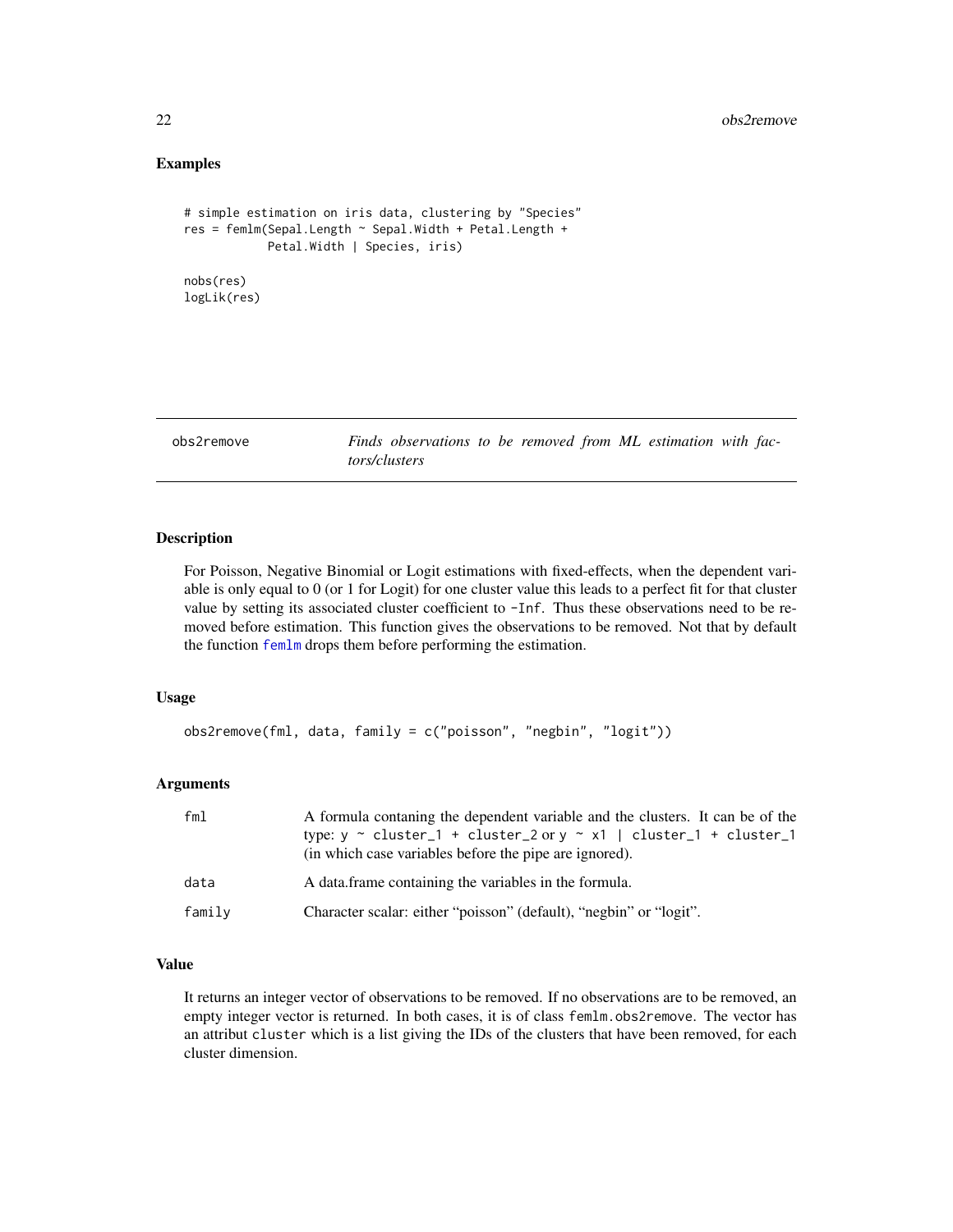# <span id="page-22-0"></span>plot.femlm.allClusters 23

#### Examples

```
base = iris
# v6: Petal.Length with only 0 values for 'setosa'
base$v6 = base$Petal.Length
base$v6[base$Species == "setosa"] = 0
(x = obs2remove(v6 ~ Species, base))
attr(x, "cluster")
# The two results are identical:
res_1 = femlm(v6 ~ Petal.Width | Species, base)
# => warning + obsRemoved is created
res_2 = femlm(v6 \sim Petal.Width | Species, base[-x, ])# => no warning because observations are removed before
res2table(res_1, res_2)
all(res_1$obsRemoved == x)
```
<span id="page-22-1"></span>plot.femlm.allClusters

```
Displaying the most notable fixed-effects
```
#### Description

This function plots the 5 fixed-effects with the highest and lowest values, for each of the clusters. It takes as an argument the fixed-effects obtained from the function [getFE](#page-17-1) after and estimation using [femlm](#page-8-1).

#### Usage

## S3 method for class 'femlm.allClusters' plot(x,  $n = 5, ...$ )

# Arguments

| x        | An object obtained from the function getFE.                                                                                                                                                                               |
|----------|---------------------------------------------------------------------------------------------------------------------------------------------------------------------------------------------------------------------------|
| n        | The number of fixed-effects to be drawn. Defaults to 5.                                                                                                                                                                   |
| $\cdots$ | Not currently used.                                                                                                                                                                                                       |
|          | Note that the fixed-effect coefficients might NOT be interpretable. This function<br>is useful only for fully regular panels.                                                                                             |
|          | If the data are not regular in the cluster coefficients, this means that several<br>'reference points' are set to obtain the fixed-effects, thereby impeding their in-<br>terpretation. In this case a warning is raised. |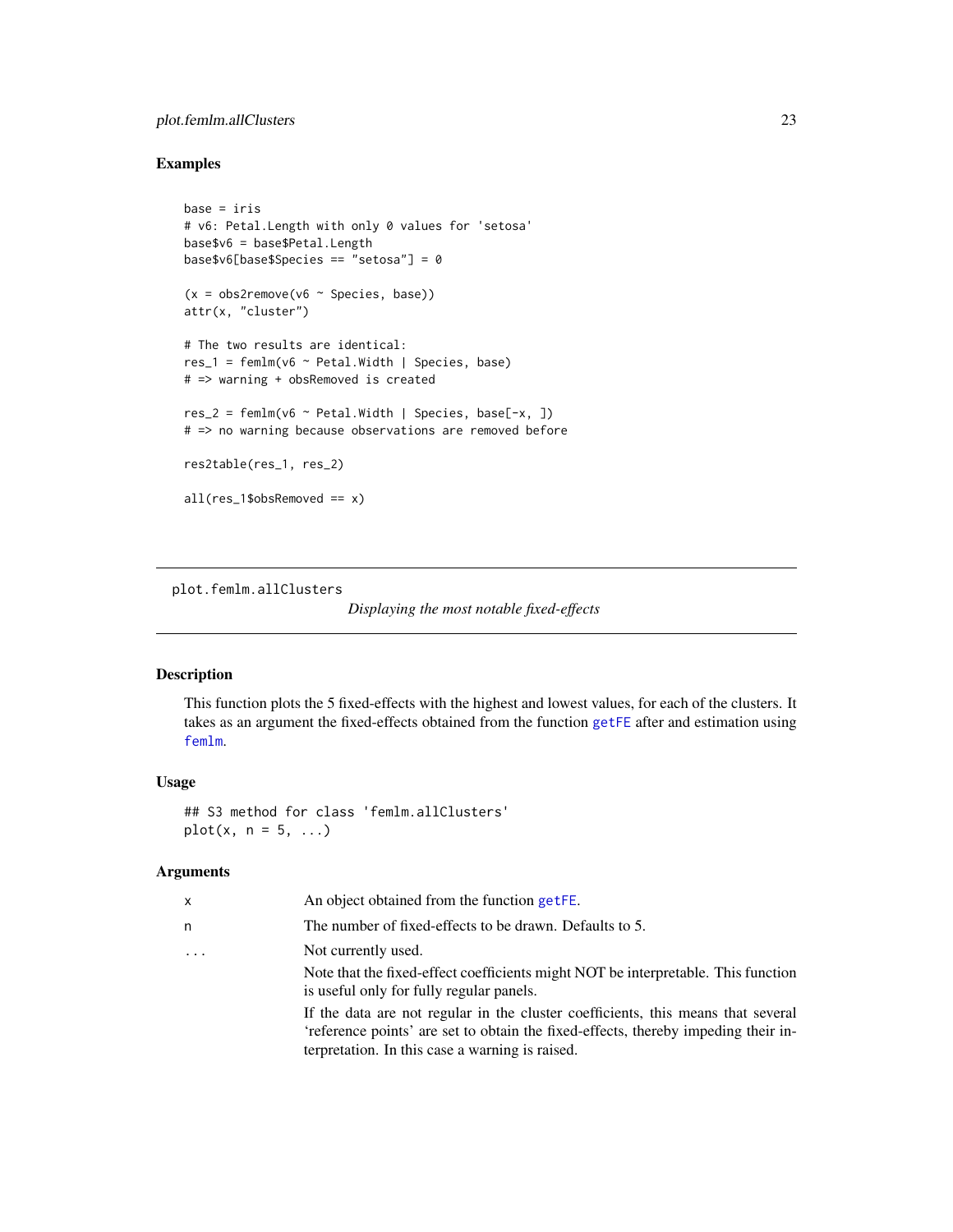#### Author(s)

Laurent Berge

## See Also

[getFE](#page-17-1) to extract clouster coefficients. See also the main estimation function [femlm](#page-8-1). Use [summary.femlm](#page-34-1) to see the results with the appropriate standard-errors, the functions [res2table](#page-28-1) and [res2tex](#page-30-1) to visualize the results of multiple estimations.

#### Examples

data(trade)

```
# We estimate the effect of distance on trade
# => we account for 3 cluster effects
est_pois = femlm(Euros ~ log(dist_km)|Origin+Destination+Product, trade)
# obtaining the cluster coefficients
fe_trade = getFE(est_pois)
# plotting them
plot(fe_trade)
# plotting only the Products fixed-effects & showing more of them
plot(fe_trade$Product, n=8)
```
<span id="page-23-1"></span>plot.femlm.cluster *Plots the most notable fixed-effects*

#### Description

This method plots the most notable fixed effects of a cluster obtained from function [getFE](#page-17-1).

#### Usage

## S3 method for class 'femlm.cluster'  $plot(x, n = 5, ...)$ 

#### Arguments

|                         | An object obtained from the function getFE.             |
|-------------------------|---------------------------------------------------------|
| n                       | The number of fixed-effects to be drawn. Defaults to 5. |
| $\cdot$ $\cdot$ $\cdot$ | Not currently used.                                     |

<span id="page-23-0"></span>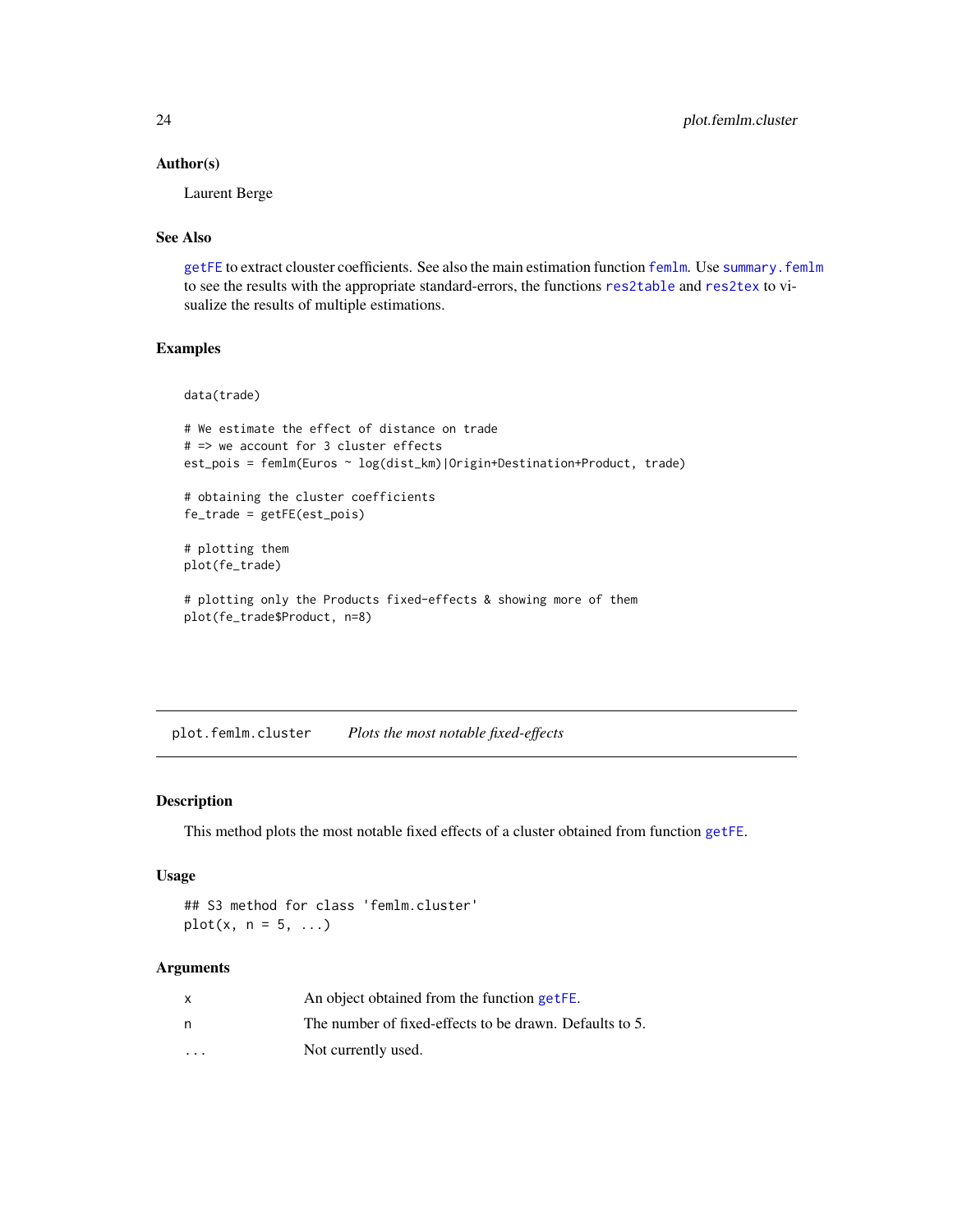# <span id="page-24-0"></span>predict.femlm 25

# Details

Note that the fixed-effect coefficients might NOT be interpretable. This function is useful only for fully regular panels.

If the data are not regular in the cluster coefficients, this means that several 'reference points' are set to obtain the fixed-effects, thereby impeding their interpretation. In this case a warning is raised.

#### Author(s)

Laurent Berge

#### See Also

To plot all the fixed-effects of all clusters, use function [plot.femlm.allClusters](#page-22-1). See also the main estimation function [femlm](#page-8-1). Use [summary.femlm](#page-34-1) to see the results with the appropriate standard-errors, [getFE](#page-17-1) to extract the cluster coefficients, and the functions [res2table](#page-28-1) and [res2tex](#page-30-1) to visualize the results of multiple estimations.

### Examples

data(trade)

```
# We estimate the effect of distance on trade
# => we account for 3 cluster effects
est_pois = femlm(Euros ~ log(dist_km)|Origin+Destination+Product, trade)
# obtaining the cluster coefficients
fe_trade = getFE(est_pois)
# plotting them
plot(fe_trade)
# plotting only the Products fixed-effects & showing more of them
plot(fe_trade$Product, n=8)
```
<span id="page-24-1"></span>predict.femlm *Predict method for femlm fits*

# Description

This function obtains prediction from a fitted model estimated with [femlm](#page-8-1).

#### Usage

```
## S3 method for class 'femlm'
predict(object, newdata, type = c("response", "link"),
  ...)
```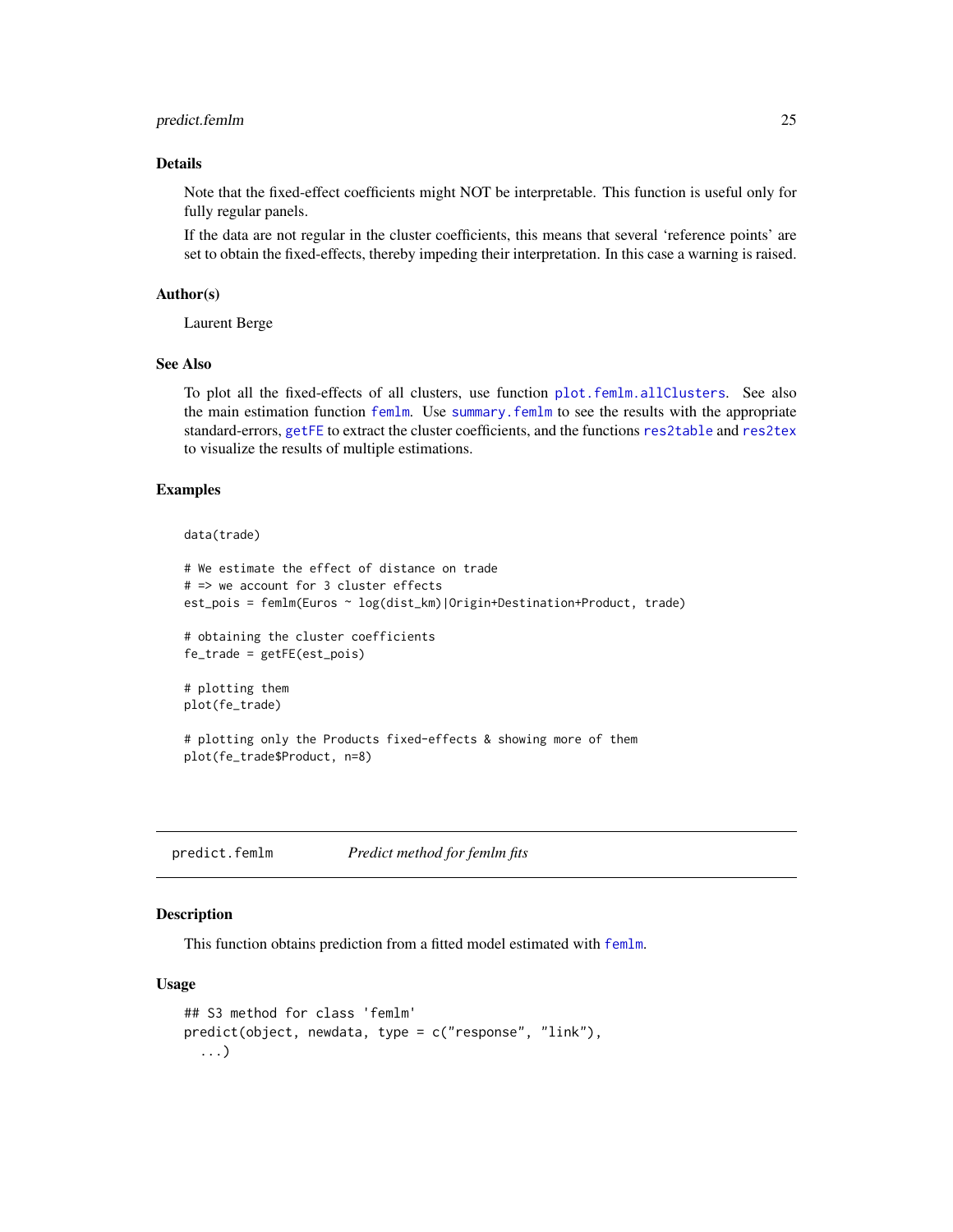#### <span id="page-25-0"></span>**Arguments**

| newdata  | A data frame containing the variables used to make the prediction. If not pro-<br>vided, the fitted expected (or linear if type $=$ "link") predictors are returned.                                                                                                                                                        |
|----------|-----------------------------------------------------------------------------------------------------------------------------------------------------------------------------------------------------------------------------------------------------------------------------------------------------------------------------|
| type     | Character either equal to "response" (default) or "link". If type="response",<br>then the output is at the level of the response variable, <i>i.e.</i> it is the expected pre-<br>dictor $E(Y X)$ . If "link", then the output is at the level of the explanatory<br>variables, i.e. the linear predictor $X \cdot \beta$ . |
| $\cdots$ | Not currently used.                                                                                                                                                                                                                                                                                                         |

# Value

It returns a numeric vector of length equal to the number of observations in argument newdata.

#### Author(s)

Laurent Berge

#### See Also

[femlm](#page-8-1), [update.femlm](#page-36-1), [summary.femlm](#page-34-1), [vcov.femlm](#page-37-1), [getFE](#page-17-1).

#### Examples

```
# Estimation on iris data
res = femlm(Sepal.Length ~ Petal.Length | Species, iris)
# what would be the prediction if the data was all setosa?
newdata = data.frame(Petal.Length = iris$Petal.Length, Species = "setosa")
pred\_sets = predict(res, newdata = newdata)# Let's look at it graphically
plot(c(1, 7), c(3, 11), type = "n", xlab = "Petal.length",ylab = "Sepal.Length")
newdata = iris[order(iris$Petal.Length), ]
newdata$Species = "setosa"
lines(newdata$Petal.Length, predict(res, newdata))
# versicolor
newdata$Species = "versicolor"
lines(newdata$Petal.Length, predict(res, newdata), col=2)
# virginica
newdata$Species = "virginica"
lines(newdata$Petal.Length, predict(res, newdata), col=3)
# The original data
points(iris$Petal.Length, iris$Sepal.Length, col = iris$Species, pch = 18)
```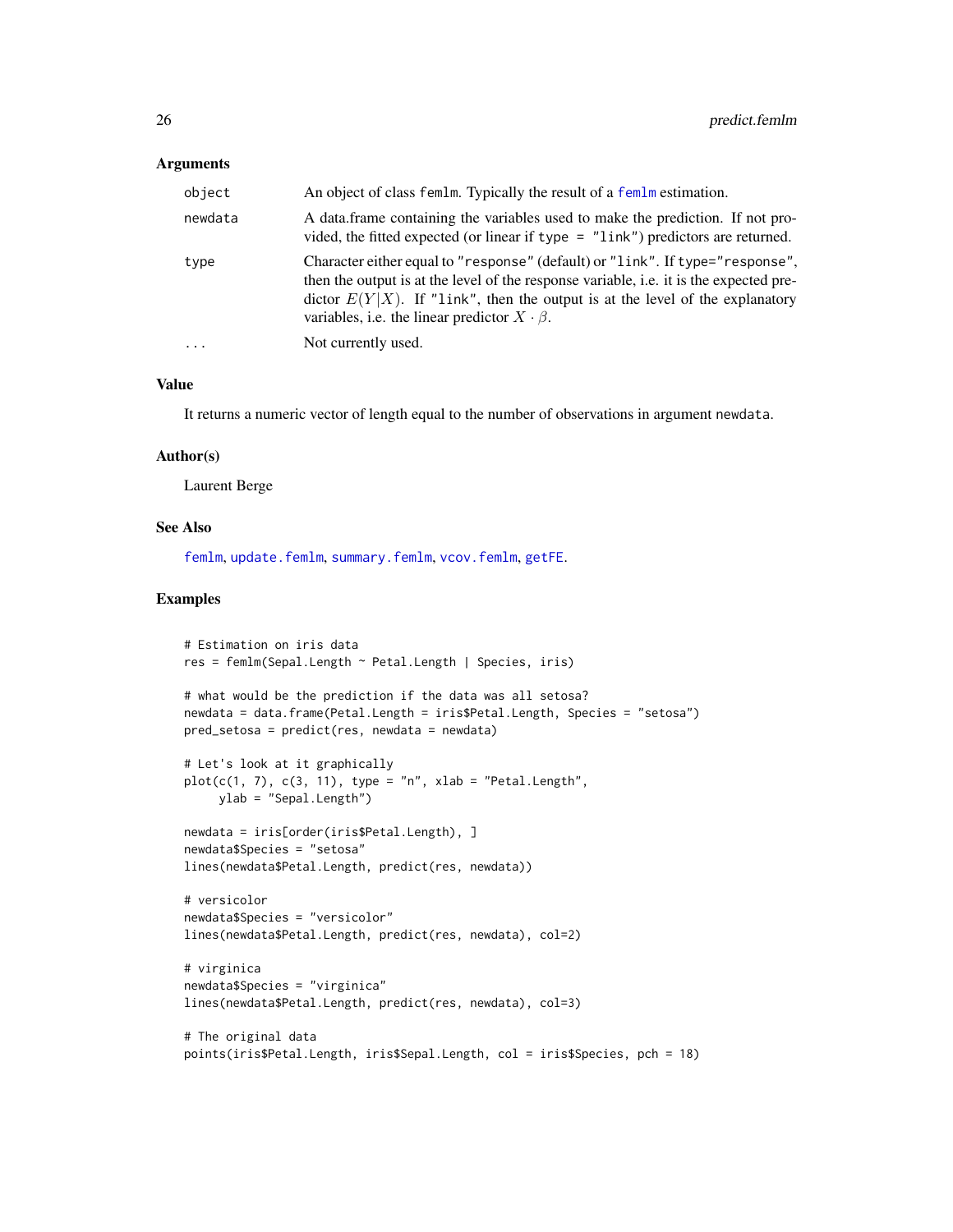# <span id="page-26-0"></span>print.femlm 27

```
legend("topleft", lty = 1, col = 1:3, legend = levels(iris$Species))
```

| print.femlm | A print facility for femlm objects. It can compute different types of |  |
|-------------|-----------------------------------------------------------------------|--|
|             | standard errors.                                                      |  |

# Description

This function is very similar to usual summary functions as it provides the table of coefficients along with other information on the fit of the estimation.

# Usage

## S3 method for class 'femlm'  $print(x, \ldots)$ 

#### Arguments

|                         | A femlm object. Obtained using femlm.        |
|-------------------------|----------------------------------------------|
| $\cdot$ $\cdot$ $\cdot$ | Other arguments to be passed to vcov. femlm. |

#### Author(s)

Laurent Berge

### See Also

See also the main estimation functions [femlm](#page-8-1). Use [summary.femlm](#page-34-1) to see the results with the appropriate standard-errors, [getFE](#page-17-1) to extract the cluster coefficients, and the functions [res2table](#page-28-1) and [res2tex](#page-30-1) to visualize the results of multiple estimations.

# Examples

```
# Load trade data
data(trade)
```
# We estimate the effect of distance on trade => we account for 3 cluster effects est\_pois = femlm(Euros ~ log(dist\_km)|Origin+Destination+Product, trade)

```
# displaying the results
print(est_pois)
```
# with other type of standard error: print(est\_pois, se = "c")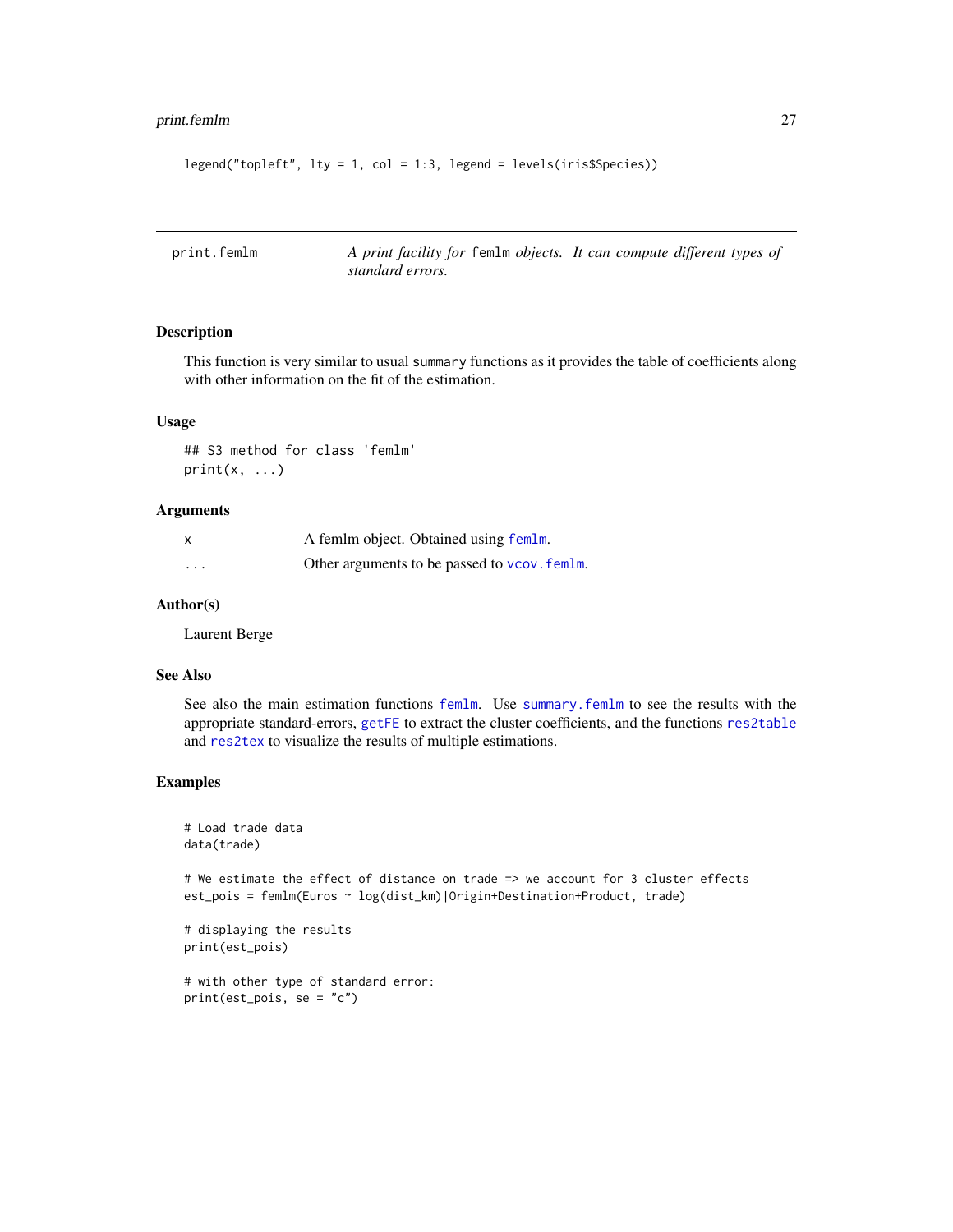<span id="page-27-0"></span>print.femlm.allClusters

*Print method for cluster coefficients*

#### Description

This function summarizes the main characteristics of the cluster coefficients. It shows the number of fixed-effects that have been set as references and the first elements of the fixed-effects.

# Usage

## S3 method for class 'femlm.allClusters' print(x,  $n = 5, ...$ )

#### **Arguments**

|         | An object returned by the function getFE.                                                      |
|---------|------------------------------------------------------------------------------------------------|
| n       | Positive integer, defaults to 5. The n first fixed-effects for each cluster are re-<br>ported. |
| $\cdot$ | Not currently used.                                                                            |

### Value

It prints the number of fixed-effect coefficients per cluster, as well as the number of fixed-effects used as references for each cluster, and the mean and variance of the cluster coefficients. Finally it reports the first 5 elements of each cluster.

## Author(s)

Laurent Berge

#### See Also

[femlm](#page-8-1), [getFE](#page-17-1), [plot.femlm.allClusters](#page-22-1).

# Examples

#### data(trade)

```
# We estimate the effect of distance on trade
# => we account for 3 cluster effects
est_pois = femlm(Euros ~ log(dist_km)|Origin+Destination+Product, trade)
# obtaining the cluster coefficients
fe_trade = getFE(est_pois)
```
# printing some summary information on the cluster coefficients: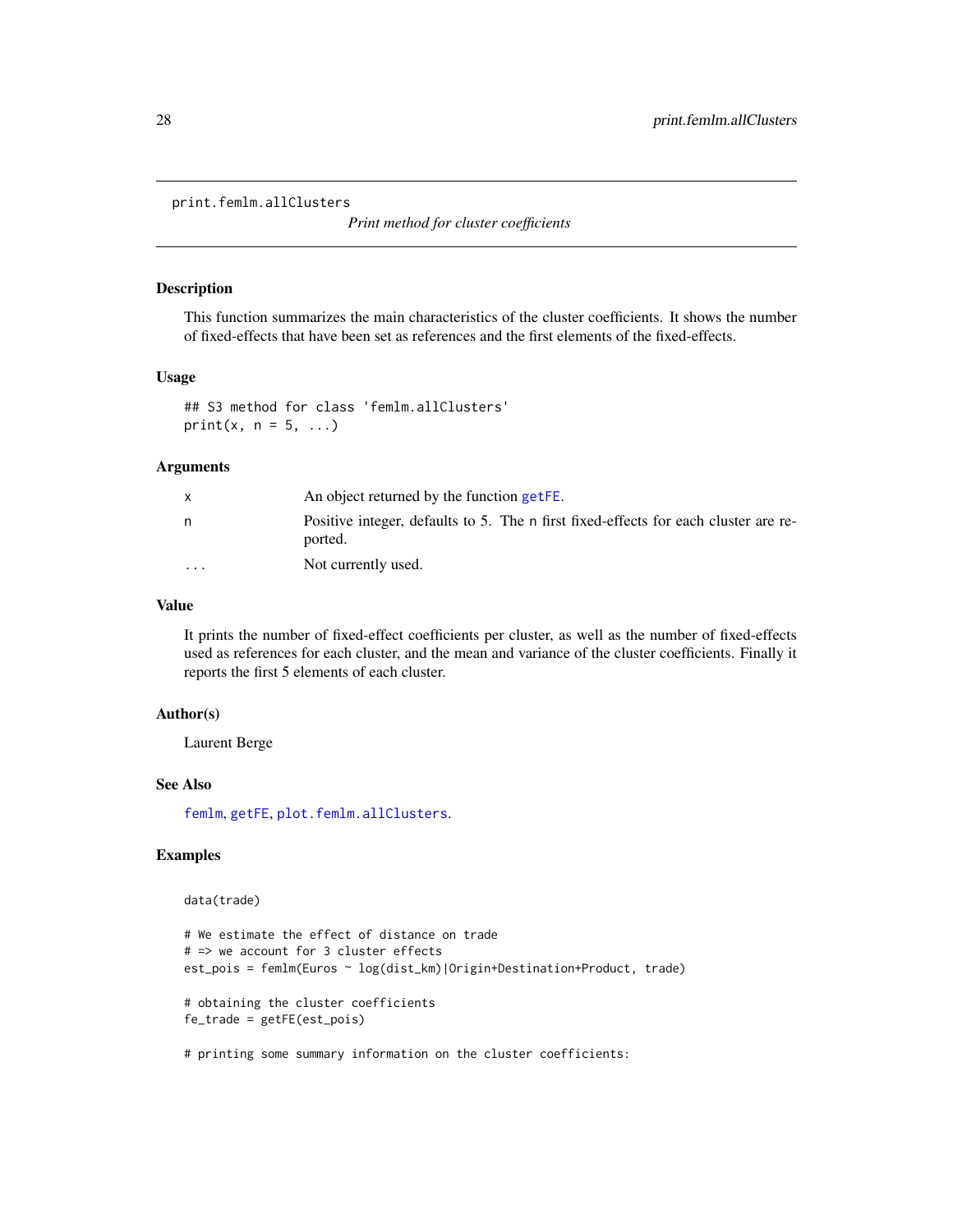<span id="page-28-0"></span>fe\_trade

print.femlm.obs2remove

*Print method for femlm.obs2remove objects*

#### Description

This function show synthetizes the information of function [obs2remove](#page-21-1). It reports the number of observations to be removed as well as the number of clusters removed per cluster dimension.

#### Usage

```
## S3 method for class 'femlm.obs2remove'
print(x, \ldots)
```
#### Arguments

|   | A femlm. obs2remove object obtained from function obs2remove. |
|---|---------------------------------------------------------------|
| . | Not currently used.                                           |

### Examples

```
base = iris
# v6: Petal.Length with only 0 values for 'setosa'
base$v6 = base$Petal.Length
base$v6[base$Species == "setosa"] = 0
(x = obs2remove(v6 ~ Species, base))
attr(x, "cluster")
```
<span id="page-28-1"></span>res2table *Facility to display the results of multiple* femlm *estimations.*

# Description

This function aggregates the results of multiple estimations and display them in the form of only one table whose rownames are the variables and the columns contain the coefficients and standarderrors.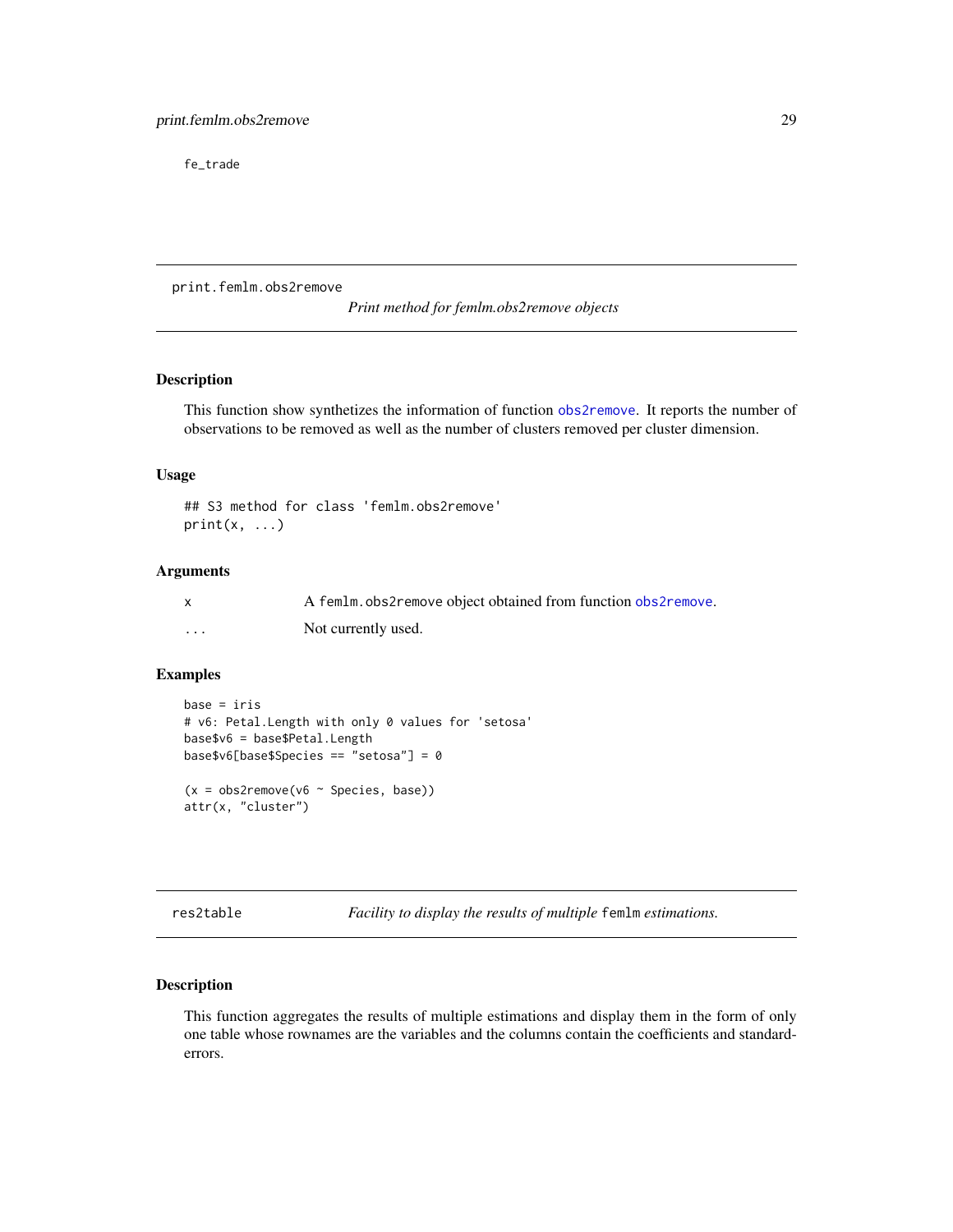# <span id="page-29-0"></span>Usage

```
res2table(..., se = c("standard", "white", "cluster", "twoway",
  "threeway", "fourway"), cluster, depvar, drop, order, digits = 4,
 pseudo = TRUE, convergence, signifCode = c(`***` = 0.01, `**` = 0.05,
  \dot{x} = 0.1, subtitles, keepFactors = FALSE, family)
```
# Arguments

| .           | Used to capture different femlm objects. Note that any other type of element is<br>discarded. Note that you can give a list of femlm objects.                                                                                                                                                                                                                                                                                                                                                                                         |
|-------------|---------------------------------------------------------------------------------------------------------------------------------------------------------------------------------------------------------------------------------------------------------------------------------------------------------------------------------------------------------------------------------------------------------------------------------------------------------------------------------------------------------------------------------------|
| se          | Character scalar. Which kind of standard error should be computed: "standard"<br>(default), "White", "cluster", "twoway", "threeway" or "fourway"?                                                                                                                                                                                                                                                                                                                                                                                    |
| cluster     | A list of vectors. Used only if se="cluster", "se=twoway", "se=threeway" or<br>"se=fourway". The vectors should give the cluster of each observation. Note<br>that if the estimation was run using cluster, the standard error is automatically<br>clustered along the cluster given in femlm. For one-way clustering, this argu-<br>ment can directly be a vector (instead of a list). If the estimation has been done<br>with cluster variables, you can give a character vector of the dimensions over<br>which to cluster the SE. |
| depvar      | Logical, default is missing. Whether a first line containing the dependent vari-<br>ables should be shown. By default, the dependent variables are shown only if<br>they differ across models.                                                                                                                                                                                                                                                                                                                                        |
| drop        | Character vector. This element is used if some variables are not to be displayed.<br>This should be a regular expression (see regex help for more info). There can<br>be more than one regular expression. Each variable satisfying the regular ex-<br>pression will be discarded.                                                                                                                                                                                                                                                    |
| order       | Character vector. This element is used if the user wants the variables to be<br>ordered in a certain way. This should be a regular expression (see regex help<br>for more info). There can be more than one regular expression. The variables<br>satisfying the first regular expression will be placed first, then the order follows<br>the sequence of regular expressions.                                                                                                                                                         |
| digits      | Integer. The number of digits to be displayed.                                                                                                                                                                                                                                                                                                                                                                                                                                                                                        |
| pseudo      | Logical, default is TRUE. Should the pseudo R2 be displayed?                                                                                                                                                                                                                                                                                                                                                                                                                                                                          |
| convergence | Logical, default is missing. Should the convergence state of the algorithm be dis-<br>played? By default, convergence information is displayed if at least one model<br>did not converge.                                                                                                                                                                                                                                                                                                                                             |
| signifCode  | Named numeric vector, used to provide the significance codes with respect to the<br>p-value of the coefficients. Default is $c("***" = 0.01, "**" = 0.05, "*" = 0.10)$ .                                                                                                                                                                                                                                                                                                                                                              |
| subtitles   | Character vector of the same lenght as the number of models to be displayed. If<br>provided, subtitles are added underneath the dependent variable name.                                                                                                                                                                                                                                                                                                                                                                              |
| keepFactors | Logical, default is FALSE. By default, when factor variables are contained in the<br>estimation, they are printed as if they were a cluster variable. Put to TRUE to<br>display all the coefficients of the factor variables.                                                                                                                                                                                                                                                                                                         |
| family      | A logical, default is missing. Whether to display the families of the models.<br>By default this line is displayed when at least two models are from different<br>families.                                                                                                                                                                                                                                                                                                                                                           |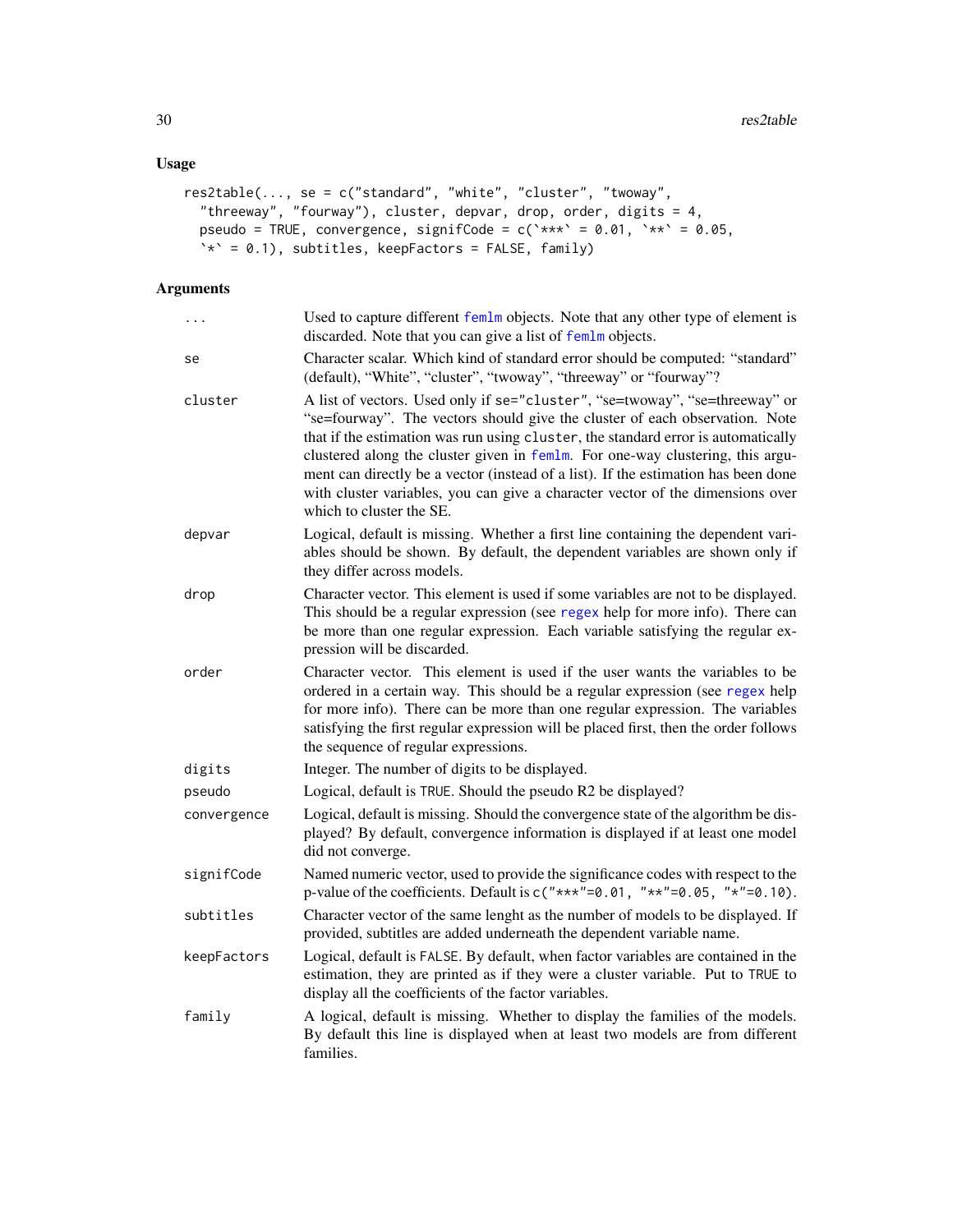#### <span id="page-30-0"></span>res2tex 31

# Value

Returns a data.frame containing the formatted results.

#### Author(s)

Laurent Berge

#### See Also

See also the main estimation function [femlm](#page-8-1). Use [summary.femlm](#page-34-1) to see the results with the appropriate standard-errors, [getFE](#page-17-1) to extract the cluster coefficients, and the functions [res2table](#page-28-1) and [res2tex](#page-30-1) to visualize the results of multiple estimations.

#### Examples

```
# two fitted models with different expl. variables:
res1 = femlm(Sepal.Length ~ Sepal.Width + Petal.Length +
            Petal.Width | Species, iris)
# estimation without clusters
res2 = update(res1, . ~ ~ Sepal.Width ~ | ~ 0)# We export the two results in one Latex table:
res2table(res1, res2)
# With clustered standard-errors + showing the dependent variable
res2table(res1, res2, se = "cluster", cluster = iris$Species, depvar = TRUE)
# Changing the model names + the order of the variables
# + dropping the intercept.
res2table(model_1 = res1, res2,
         order = c("Width", "Petal"), drop = "Int",
          signifCode = c("**" = 0, "*" = 0.2, "n.s." = 1)
```
<span id="page-30-1"></span>res2tex *Facility to export the results of multiple* femlm *estimations in a Latex table.*

#### Description

This function aggregates the results of multiple estimations and display them in the form of one Latex table whose rownames are the variables and the columns contain the coefficients and standarderrors.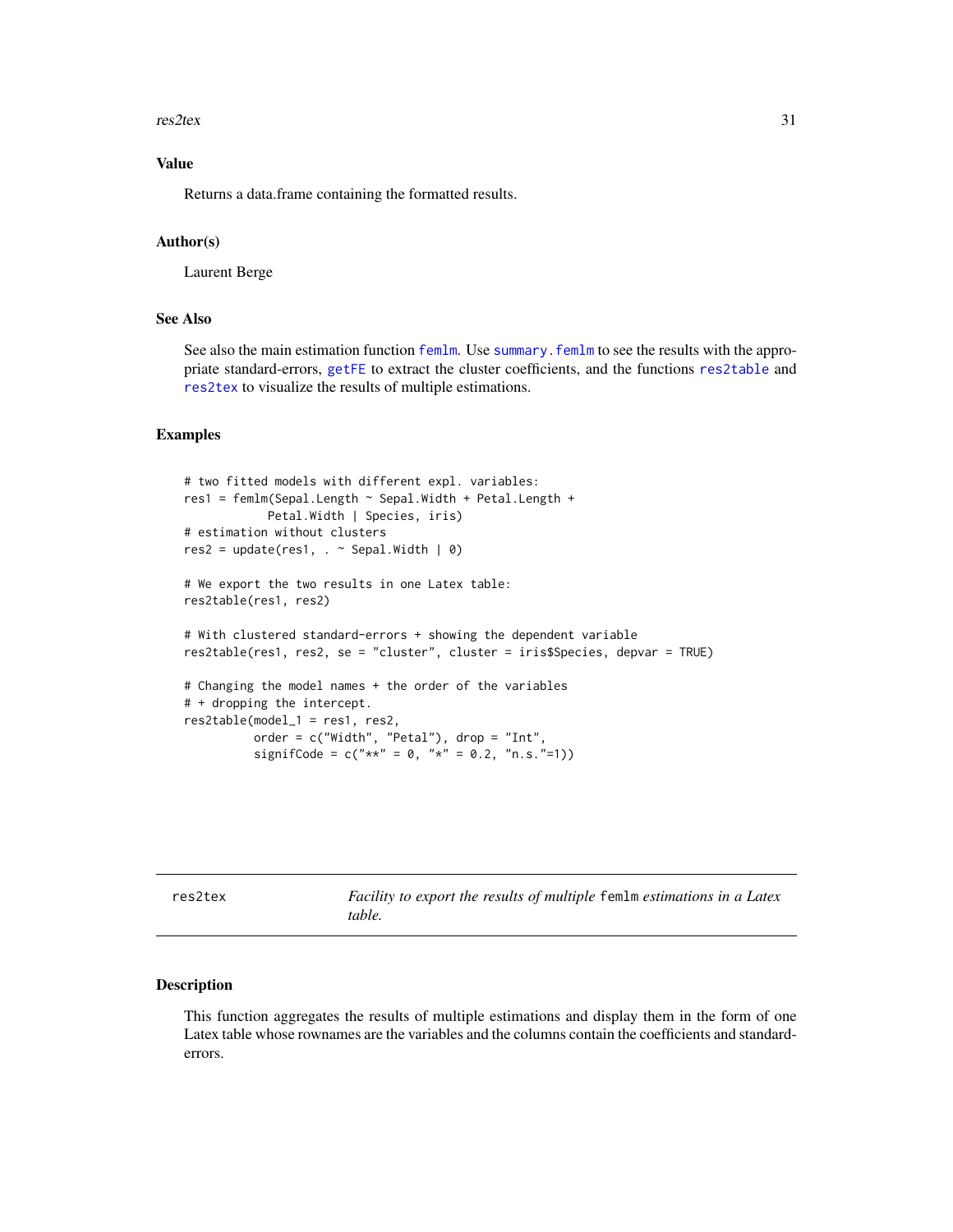# <span id="page-31-0"></span>Usage

```
res2tex(..., se = c("standard", "white", "cluster", "twoway", "threeway",
  "fourway"), cluster, digits = 4, pseudo = TRUE, title,
  sdBelow = TRUE, drop, order, dict, file, append = TRUE, convergence,
 signifCode = c(\text{***} = 0.01, \text{***} = 0.05, \text{**} = 0.1), label,
 aic = FALSE, sqCor = FALSE, subtitles, showClusterSize = FALSE,
 bic = TRUE, loglik = TRUE, yesNoCluster = c("Yes", "No"),
 keepFactors = FALSE, family)
```
# Arguments

| .       | Used to capture different femlm objects. Note that any other type of element is<br>discarded. Note that you can give a list of femlm objects.                                                                                                                                                                                                                                                                                                                                                                                         |
|---------|---------------------------------------------------------------------------------------------------------------------------------------------------------------------------------------------------------------------------------------------------------------------------------------------------------------------------------------------------------------------------------------------------------------------------------------------------------------------------------------------------------------------------------------|
| se      | Character scalar. Which kind of standard error should be computed: "standard"<br>(default), "White", "cluster", "twoway", "threeway" or "fourway"?                                                                                                                                                                                                                                                                                                                                                                                    |
| cluster | A list of vectors. Used only if se="cluster", "se=twoway", "se=threeway" or<br>"se=fourway". The vectors should give the cluster of each observation. Note<br>that if the estimation was run using cluster, the standard error is automatically<br>clustered along the cluster given in femlm. For one-way clustering, this argu-<br>ment can directly be a vector (instead of a list). If the estimation has been done<br>with cluster variables, you can give a character vector of the dimensions over<br>which to cluster the SE. |
| digits  | Integer. The number of digits to be displayed.                                                                                                                                                                                                                                                                                                                                                                                                                                                                                        |
| pseudo  | Logical, default is TRUE. Should the pseudo R2 be displayed?                                                                                                                                                                                                                                                                                                                                                                                                                                                                          |
| title   | Character scalar. The title of the Latex table.                                                                                                                                                                                                                                                                                                                                                                                                                                                                                       |
| sdBelow | Logical, default is TRUE. Should the standard-errors be displayed below the co-<br>efficients?                                                                                                                                                                                                                                                                                                                                                                                                                                        |
| drop    | Character vector. This element is used if some variables are not to be displayed.<br>This should be a regular expression (see regex help for more info). There can<br>be more than one regular expression. Each variable satisfying the regular ex-<br>pression will be discarded.                                                                                                                                                                                                                                                    |
| order   | Character vector. This element is used if the user wants the variables to be<br>ordered in a certain way. This should be a regular expression (see regex help<br>for more info). There can be more than one regular expression. The variables<br>satisfying the first regular expression will be placed first, then the order follows<br>the sequence of regular expressions.                                                                                                                                                         |
| dict    | A named character vector. If provided, it changes the original variable names<br>to the ones contained in the dict. Example: I want to change my variable named<br>"a" to "\$log(a)\$" and "b3" to "\$bonus^3\$", then I used dict=c(a="\$log(a)\$", b3="\$bonus^3\$").                                                                                                                                                                                                                                                               |
| file    | A character scalar. If provided, the Latex table will be saved in a file whose path<br>is file.                                                                                                                                                                                                                                                                                                                                                                                                                                       |
| append  | Logical, default is TRUE. Only used if option file is used. Should the Latex<br>table be appended to the existing file?                                                                                                                                                                                                                                                                                                                                                                                                               |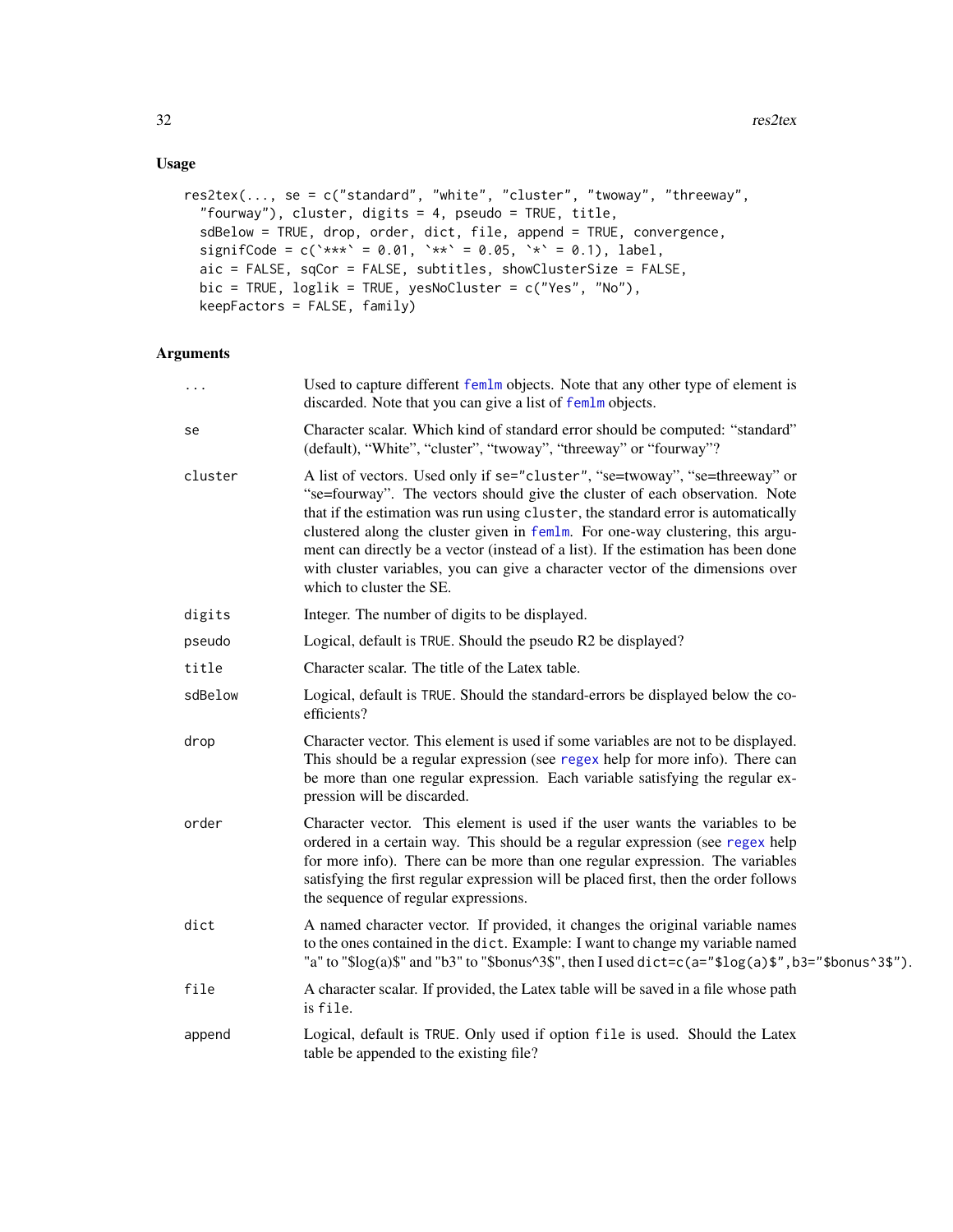<span id="page-32-0"></span>res2tex 33

| convergence     | Logical, default is missing. Should the convergence state of the algorithm be dis-<br>played? By default, convergence information is displayed if at least one model<br>did not converge.                                     |
|-----------------|-------------------------------------------------------------------------------------------------------------------------------------------------------------------------------------------------------------------------------|
| signifCode      | Named numeric vector, used to provide the significance codes with respect to the<br>p-value of the coefficients. Default is $c("***" = 0.01, "**" = 0.05, "*" = 0.10)$ .                                                      |
| label           | Character scalar. The label of the Latex table.                                                                                                                                                                               |
| aic             | Logical, default is FALSE. Should the AIC be displayed?                                                                                                                                                                       |
| sqCor           | Logical, default is FALSE. Should the squared correlation be displayed?                                                                                                                                                       |
| subtitles       | Character vector of the same lenght as the number of models to be displayed. If<br>provided, subtitles are added underneath the dependent variable name.                                                                      |
| showClusterSize |                                                                                                                                                                                                                               |
|                 | Logical, default is FALSE. If TRUE and clusters were used in the models, then the<br>number "individuals" of per cluster is also displayed.                                                                                   |
| bic             | Logical, default is TRUE. Should the BIC be reported?                                                                                                                                                                         |
| loglik          | Logical, default is TRUE. Should the log-likelihood be reported?                                                                                                                                                              |
| yesNoCluster    | A character vector of lenght 2. Default is c("Yes", "No"). This is the message<br>displayed when a given cluster is (or is not) included in a regression.                                                                     |
| keepFactors     | Logical, default is FALSE. By default, when factor variables are contained in the<br>estimation, they are printed as if they were a cluster variable. Put to TRUE to<br>display all the coefficients of the factor variables. |
| family          | A logical, default is missing. Whether to display the families of the models.<br>By default this line is displayed when at least two models are from different<br>families.                                                   |

# Value

There is nothing returned, the result is only displayed on the console or saved in a file.

#### Author(s)

Laurent Berge

# See Also

See also the main estimation function [femlm](#page-8-1). Use summary. femlm to see the results with the appropriate standard-errors, [getFE](#page-17-1) to extract the cluster coefficients, and the functions [res2table](#page-28-1) and [res2tex](#page-30-1) to visualize the results of multiple estimations.

# Examples

```
# two fitted models with different expl. variables:
res1 = femlm(Sepal.Length ~ Sepal.Width + Petal.Length +
           Petal.Width | Species, iris)
res2 = femlm(Sepal.Length ~ Petal.Width | Species, iris)
# We export the three results in one Latex table,
```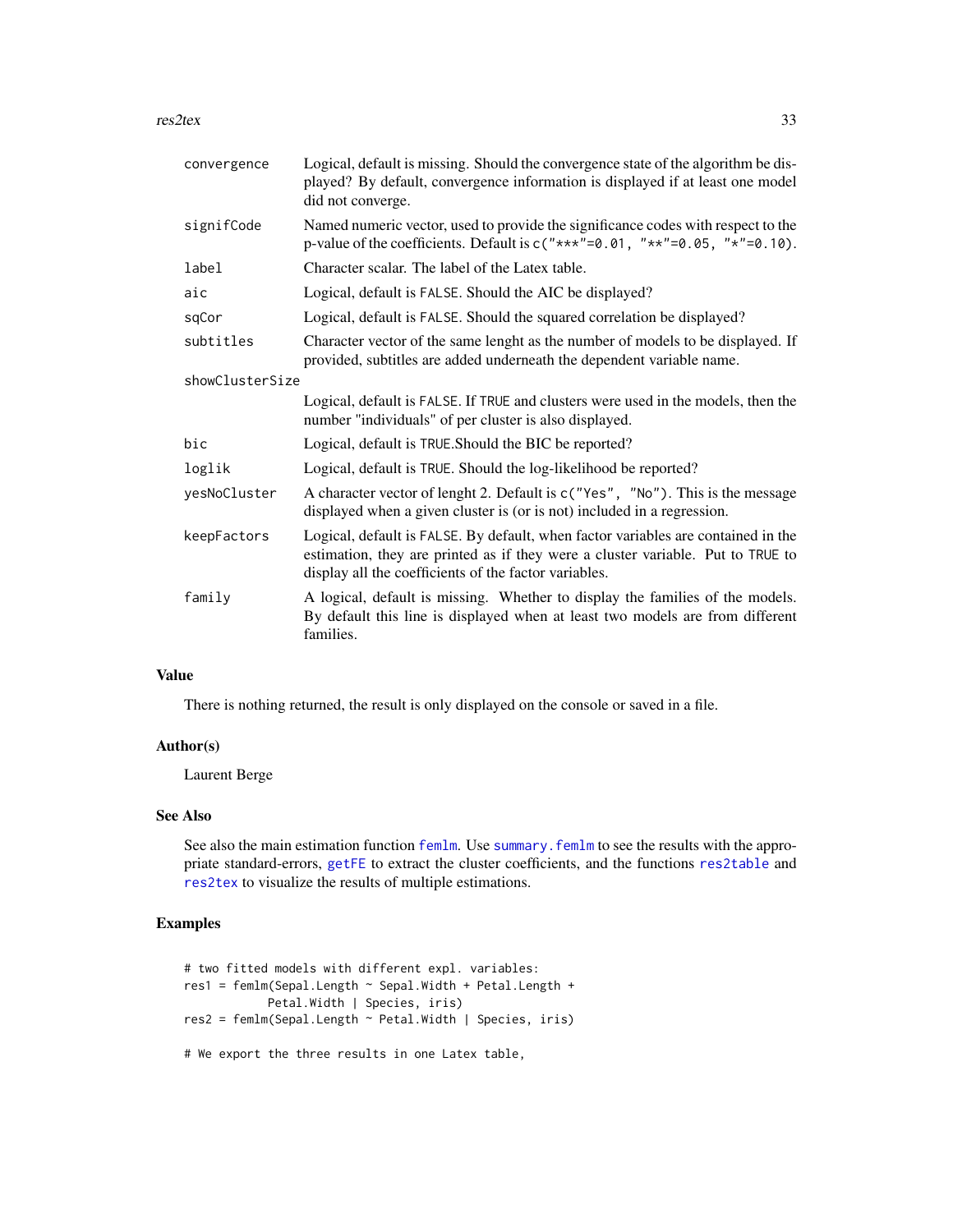```
# with clustered standard-errors:
res2tex(res1, res2, se = "cluster")
# Changing the names & significance codes
res2tex(res1, res2, dict = c(Sepal.Length = "The sepal length", Sepal.Width = "SW"),
       signifCode = c("**" = 0.1, "*" = 0.2, "n.s." = 1)
```
#### <span id="page-33-1"></span>resid.femlm *Extracts residuals from a femlm object*

# Description

This function extracts residuals from a fitted model estimated with [femlm](#page-8-1).

#### Usage

```
## S3 method for class 'femlm'
resid(object, ...)
## S3 method for class 'femlm'
residuals(object, ...)
```
#### Arguments

| object   | An object of class femlm. Typically the result of a femlm estimation. |
|----------|-----------------------------------------------------------------------|
| $\cdots$ | Not currently used.                                                   |

# Details

The residuals returned are the difference between the dependent variable and the expected predictor.

#### Value

It returns a numeric vector of the length the number of observations used for the estimation.

#### Author(s)

Laurent Berge

# See Also

[femlm](#page-8-1), [fitted.femlm](#page-14-1), [predict.femlm](#page-24-1), [summary.femlm](#page-34-1), [vcov.femlm](#page-37-1), [getFE](#page-17-1).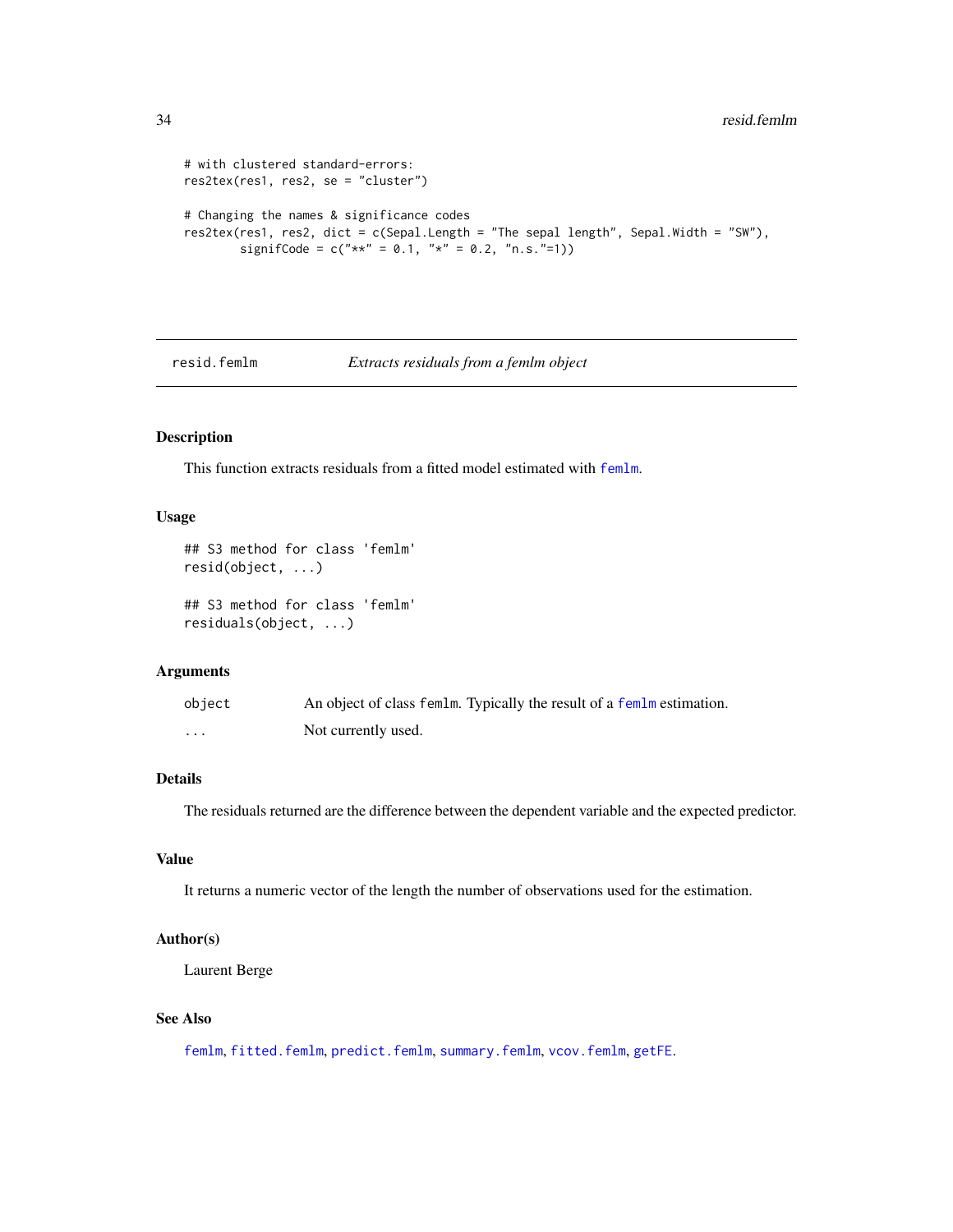# <span id="page-34-0"></span>summary.femlm 35

# Examples

```
# simple estimation on iris data, clustering by "Species"
res_poisson = femlm(Sepal.Length ~ Sepal.Width + Petal.Length +
                   Petal.Width | Species, iris)
```

```
# we plot the residuals
plot(resid(res_poisson))
```
<span id="page-34-1"></span>summary.femlm *Summary of a* femlm *object. Computes different types of standard errors.*

#### Description

This function is similar to print.femlm. It provides the table of coefficients along with other information on the fit of the estimation. It can compute different types of standard errors. The new variance covariance matrix is an object returned.

### Usage

```
## S3 method for class 'femlm'
summary(object, se = c("standard", "white", "cluster",
  "twoway", "threeway", "fourway"), cluster, dof_correction = FALSE,
  forceCovariance = FALSE, keepBounded = FALSE, \dots)
```
# Arguments

| object          | A femlm object. Obtained using femlm.                                                                                                                                                                                                                                                                                                                                                                                                                                                                                                 |
|-----------------|---------------------------------------------------------------------------------------------------------------------------------------------------------------------------------------------------------------------------------------------------------------------------------------------------------------------------------------------------------------------------------------------------------------------------------------------------------------------------------------------------------------------------------------|
| se              | Character scalar. Which kind of standard error should be computed: "standard"<br>(default), "White", "cluster", "twoway", "threeway" or "fourway"?                                                                                                                                                                                                                                                                                                                                                                                    |
| cluster         | A list of vectors. Used only if se="cluster", "se=twoway", "se=threeway" or<br>"se=fourway". The vectors should give the cluster of each observation. Note<br>that if the estimation was run using cluster, the standard error is automatically<br>clustered along the cluster given in femlm. For one-way clustering, this argu-<br>ment can directly be a vector (instead of a list). If the estimation has been done<br>with cluster variables, you can give a character vector of the dimensions over<br>which to cluster the SE. |
|                 | dof_correction Logical, default is FALSE. Should there be a degree of freedom correction to the<br>standard errors of the coefficients?                                                                                                                                                                                                                                                                                                                                                                                               |
| forceCovariance |                                                                                                                                                                                                                                                                                                                                                                                                                                                                                                                                       |
|                 | (Advanced users.) Logical, default is FALSE. In the peculiar case where the<br>obtained Hessian is not invertible (usually because of collinearity of some vari-<br>ables), use this option force the covariance matrix, by using a generalized inverse<br>of the Hessian. This can be useful to spot where possible problems come from.                                                                                                                                                                                              |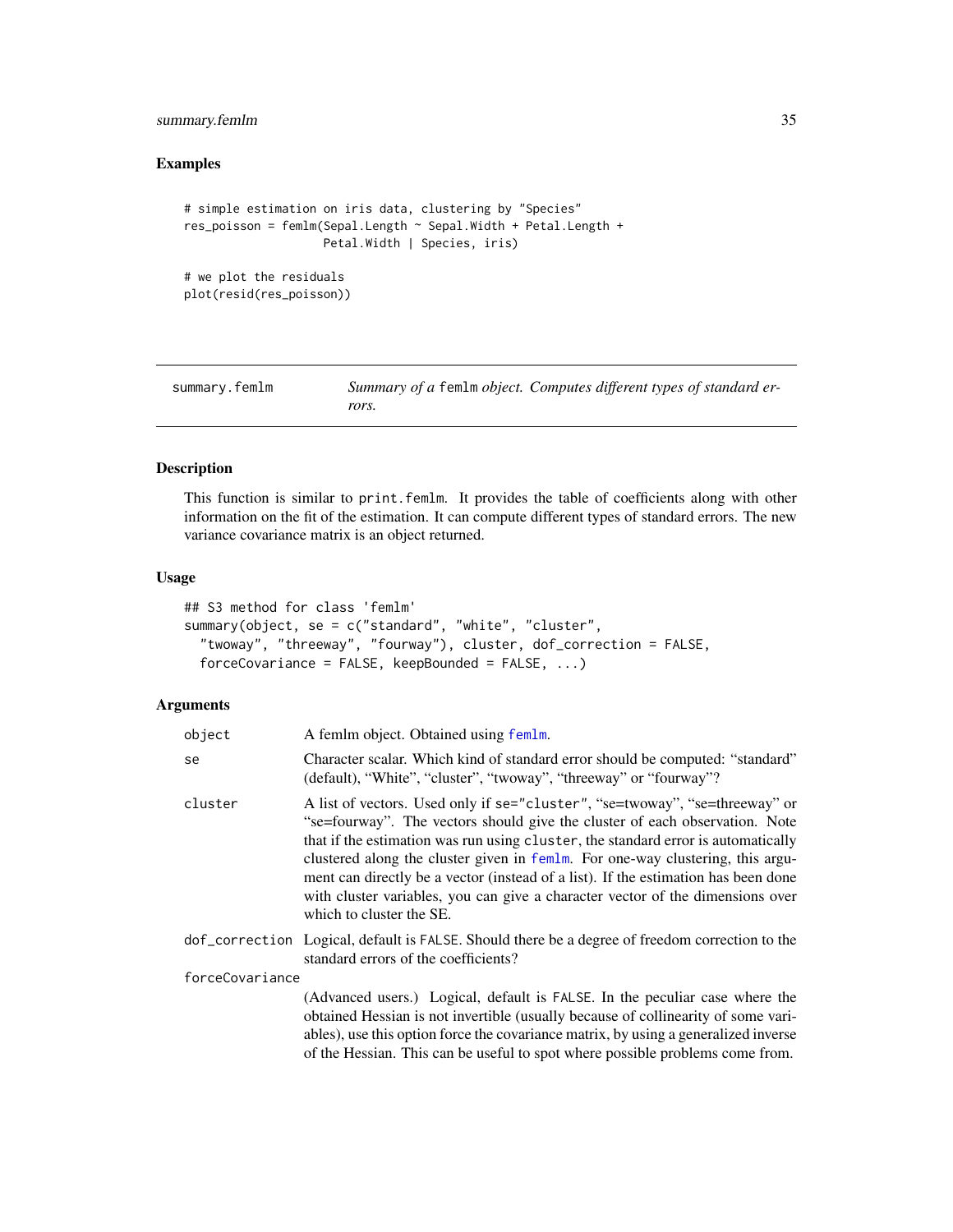# <span id="page-35-0"></span>36 summary.femlm

| keepBounded | (Advanced users.) Logical, default is FALSE. If TRUE, then the bounded coeffi-      |
|-------------|-------------------------------------------------------------------------------------|
|             | cients (if any) are treated as unrestricted coefficients and their S.E. is computed |
|             | (otherwise it is not).                                                              |
| $\cdots$    | Not currently used.                                                                 |

#### Value

It returns a femlm object with:

| cov.scaled | The new variance-covariance matrix (computed according to the argument se). |
|------------|-----------------------------------------------------------------------------|
| -se        | The new standard-errors (computed according to the argument se).            |
| coeftable  | The table of coefficients with the new standard errors.                     |

#### Author(s)

Laurent Berge

# See Also

See also the main estimation function [femlm](#page-8-1). Use [getFE](#page-17-1) to extract the cluster coefficients, and the functions [res2table](#page-28-1) and [res2tex](#page-30-1) to visualize the results of multiple estimations.

# Examples

```
# Load trade data
data(trade)
# We estimate the effect of distance on trade (with 3 cluster effects)
est_pois = femlm(Euros ~ log(dist_km)|Origin+Destination+Product, trade)
# Comparing different types of standard errors
sum_white = summary(est_pois, se = "white")
sum_oneway = summary(est_pois, se = "cluster")
sum_twoway = summary(est_pois, se = "twoway")
sum_threeway = summary(est_pois, se = "threeway")
res2table(sum_white, sum_oneway, sum_twoway, sum_threeway)
# Alternative ways to cluster the SE:
## Not run:
# two-way clustering: Destination and Product
summary(est_pois, se = "twoway", cluster = c("Destination", "Product"))
summary(est_pois, se = "twoway", cluster = list(trade$Destination, trade$Product))
## End(Not run)
```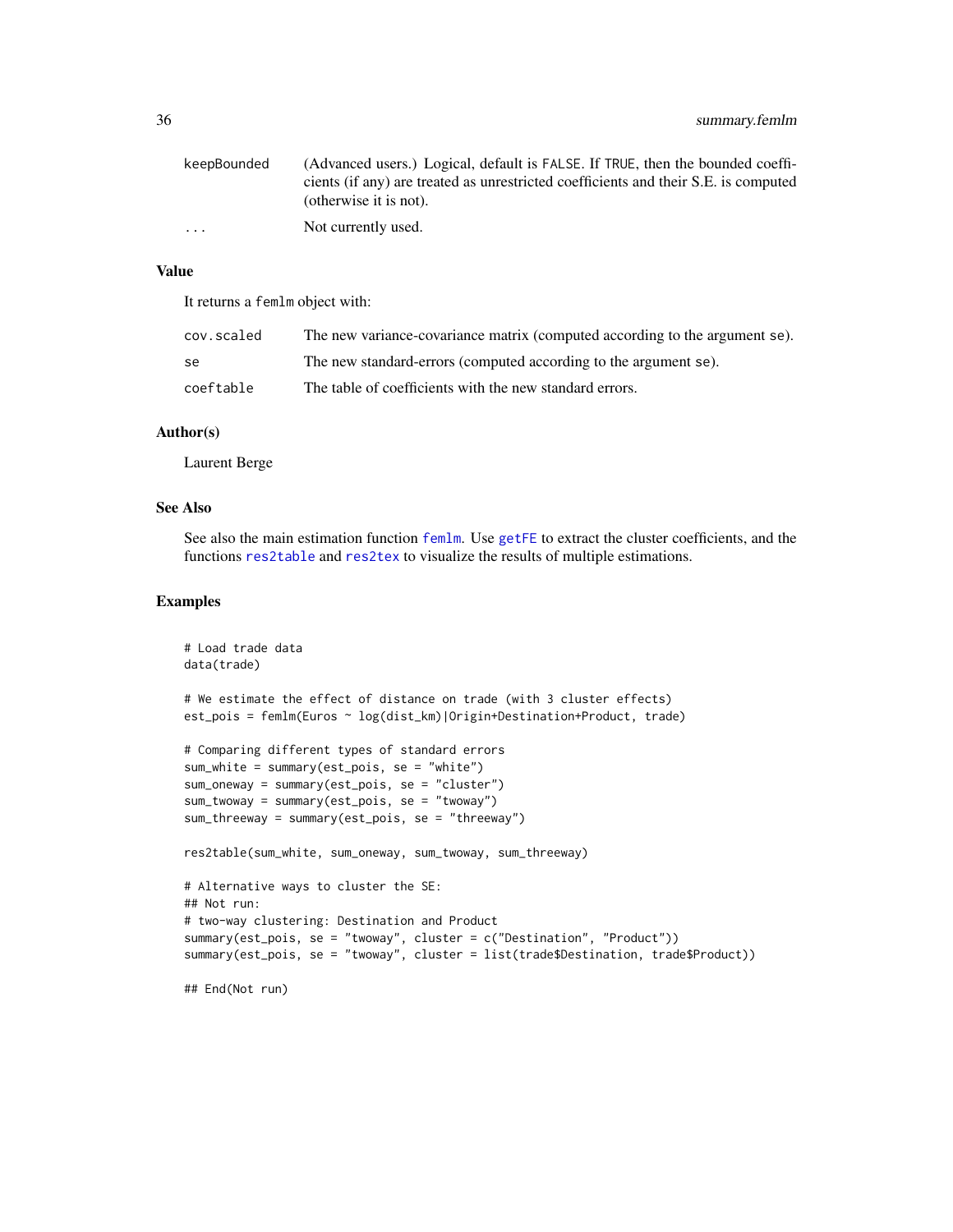<span id="page-36-0"></span>

#### Description

This data reports trade information between countries of the European Union (EU15).

# Usage

data(trade)

#### Format

trade is a data frame with 38,325 observations and 6 variables named Destination, Origin, Product, Year, dist\_km and Euros.

- Origin: 2-digits codes of the countries of origin of the trade flow.
- Destination: 2-digits codes of the countries of destination of the trade flow.
- Products: Number representing the product categories (from 1 to 20).
- Year: Years from 2007 to 2016
- dist\_km: Geographic distance in km between the centers of the countries of origin and destination.
- Euros: The total amount in euros of the trade flow for the specific year/product category/origindestination country pair.

#### Source

This data has been extrated from Eurostat on October 2017.

<span id="page-36-1"></span>update.femlm *Updates a femlm estimation*

# Description

Updates and re-estimates a [femlm](#page-8-1) model. This function updates the formulas and use previous starting values to estimate a new [femlm](#page-8-1) model. The data is obtained from the original call.

#### Usage

```
## S3 method for class 'femlm'
update(object, fml.update, ...)
```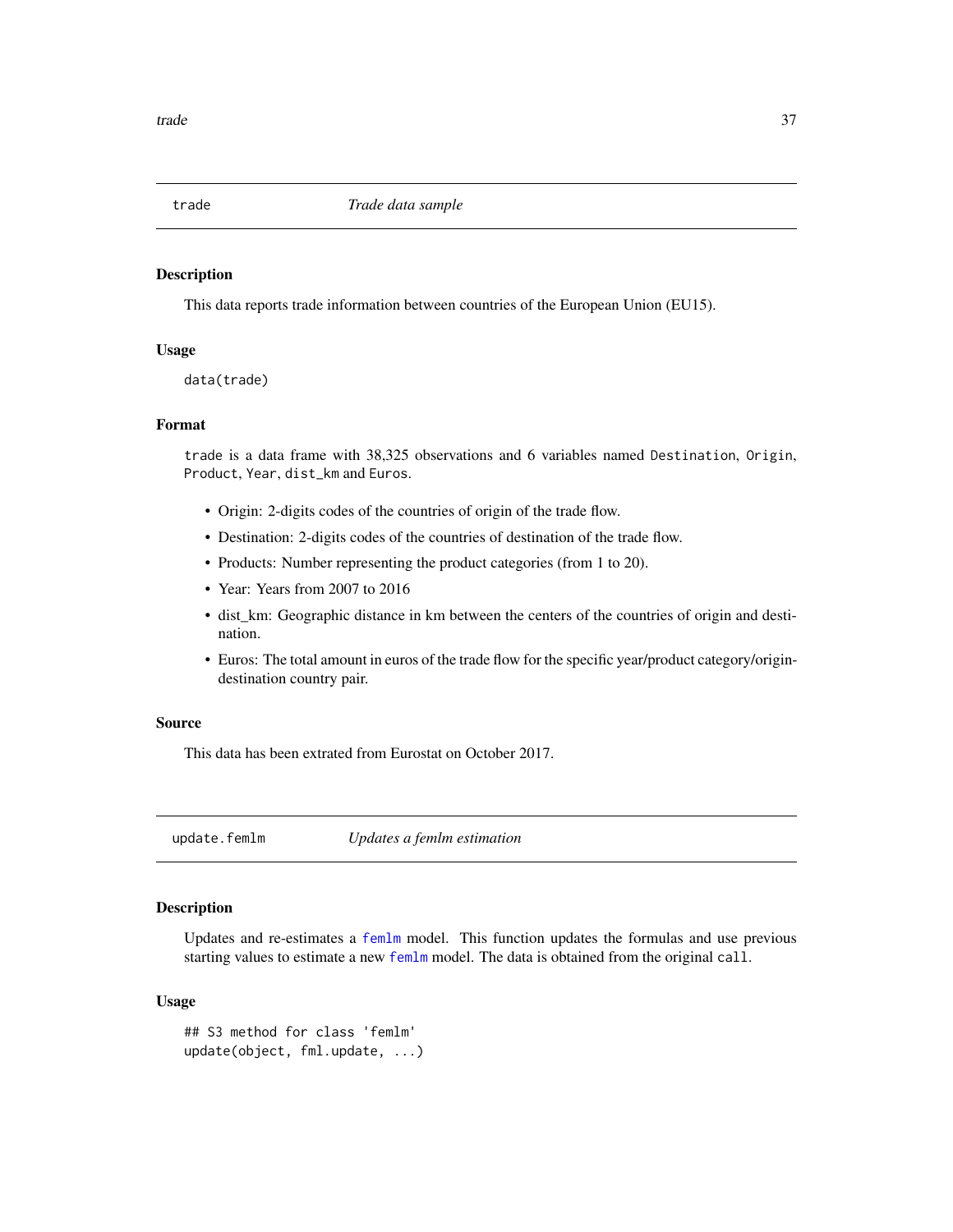#### <span id="page-37-0"></span>**Arguments**

| object     | An object of class femlm. Typically the result of a femlm estimation.                                                                                                                                                                                                                 |
|------------|---------------------------------------------------------------------------------------------------------------------------------------------------------------------------------------------------------------------------------------------------------------------------------------|
| fml.update | Changes to be made to the original argument fml. See more information on<br>update formula. You can add/withdraw both variables and clusters. E.g.<br>$\frac{x}{x}$ $\frac{y}{x}$ + x2   $\frac{z}{x}$ + z2 would add the variable x2 and the cluster z2 to<br>the former estimation. |
| .          | Other arguments to be passed to the function femlm.                                                                                                                                                                                                                                   |

#### Value

It returns a [femlm](#page-8-1) object (see details in [femlm](#page-8-1).

#### Author(s)

Laurent Berge

#### See Also

[femlm](#page-8-1), [predict.femlm](#page-24-1), [summary.femlm](#page-34-1), [vcov.femlm](#page-37-1), [getFE](#page-17-1).

#### Examples

```
# Example using trade data
data(trade)
# main estimation
est_pois <- femlm(Euros ~ log(dist_km) | Origin + Destination, trade)
# we add the variable log(Year)
est_2 <- update(est_pois, . ~ . + log(Year))
# we add another cluster: "Product"
est_3 \leftarrow update(est_2, . . . . . . . . . .# we remove the cluster "Origin" and the variable log(dist_km)
est_4 <- update(est_3, . ~ . - log(dist_km) | . - Origin)
# Quick look at the 4 estimations
res2table(est_pois, est_2, est_3, est_4)
```
<span id="page-37-1"></span>vcov.femlm *Extract the variance/covariance of a femlm fit*

#### Description

This function extracts the variance-covariance of estimated parameters from a model estimated with [femlm](#page-8-1).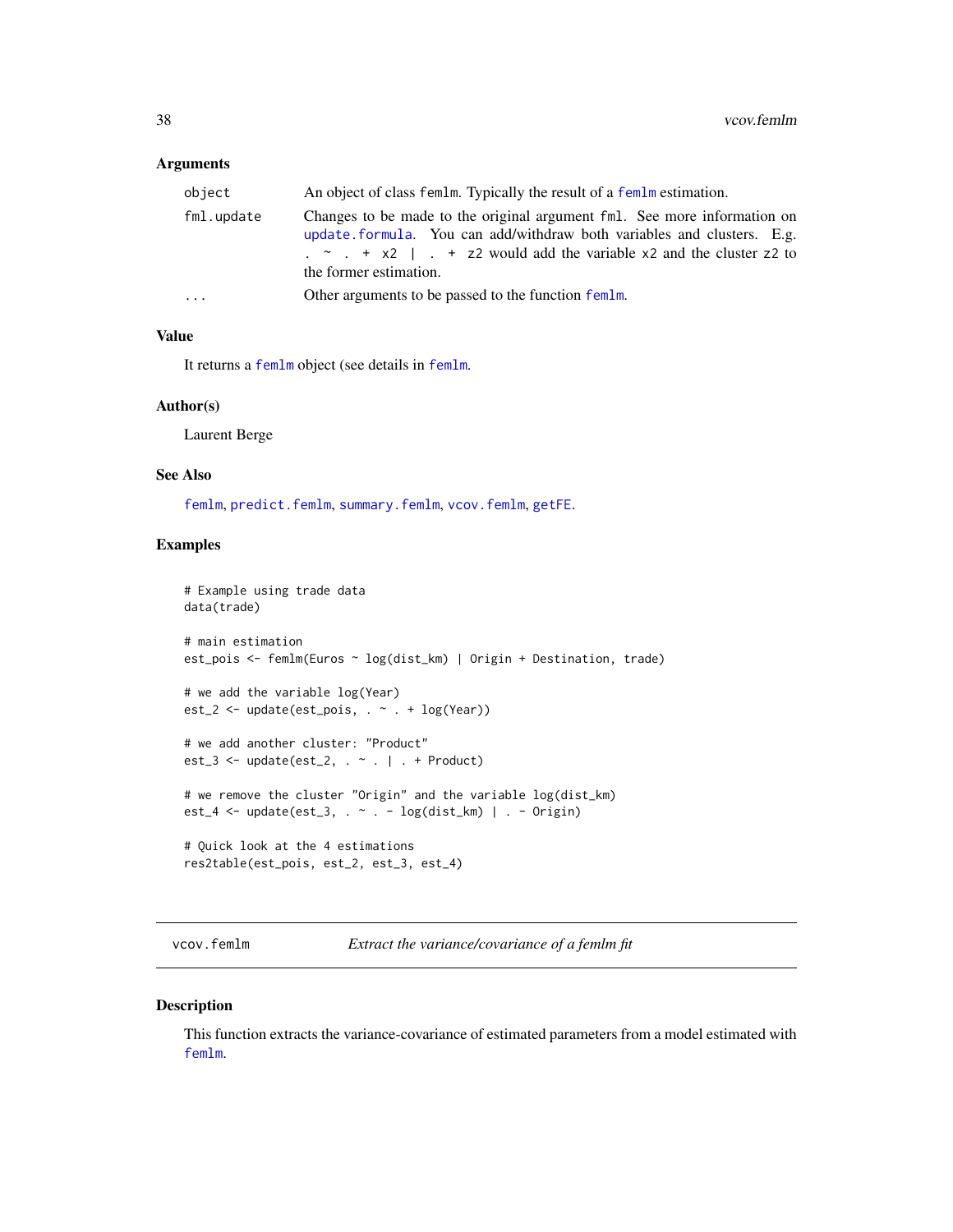#### <span id="page-38-0"></span>vcov.femlm 39

# Usage

```
## S3 method for class 'femlm'
vcov(object, se = c("standard", "white", "cluster",
  "twoway", "threeway", "fourway"), cluster, dof_correction = FALSE,
  forceCovariance = FALSE, keepBounded = FALSE, ...)
```
# Arguments

| object          | A femlm object. Obtained using femlm.                                                                                                                                                                                                                                                                                                                                                                                                                                                                                                 |
|-----------------|---------------------------------------------------------------------------------------------------------------------------------------------------------------------------------------------------------------------------------------------------------------------------------------------------------------------------------------------------------------------------------------------------------------------------------------------------------------------------------------------------------------------------------------|
| se              | Character scalar. Which kind of standard error should be computed: "standard"<br>(default), "White", "cluster", "twoway", "threeway" or "fourway"?                                                                                                                                                                                                                                                                                                                                                                                    |
| cluster         | A list of vectors. Used only if se="cluster", "se=twoway", "se=threeway" or<br>"se=fourway". The vectors should give the cluster of each observation. Note<br>that if the estimation was run using cluster, the standard error is automatically<br>clustered along the cluster given in femlm. For one-way clustering, this argu-<br>ment can directly be a vector (instead of a list). If the estimation has been done<br>with cluster variables, you can give a character vector of the dimensions over<br>which to cluster the SE. |
|                 | dof_correction Logical, default is FALSE. Should there be a degree of freedom correction to the<br>standard errors of the coefficients?                                                                                                                                                                                                                                                                                                                                                                                               |
| forceCovariance |                                                                                                                                                                                                                                                                                                                                                                                                                                                                                                                                       |
|                 | (Advanced users.) Logical, default is FALSE. In the peculiar case where the<br>obtained Hessian is not invertible (usually because of collinearity of some vari-<br>ables), use this option force the covariance matrix, by using a generalized inverse<br>of the Hessian. This can be useful to spot where possible problems come from.                                                                                                                                                                                              |
| keepBounded     | (Advanced users.) Logical, default is FALSE. If TRUE, then the bounded coeffi-<br>cients (if any) are treated as unrestricted coefficients and their S.E. is computed<br>(otherwise it is not).                                                                                                                                                                                                                                                                                                                                       |
|                 | Other arguments to be passed to summary. femlm.                                                                                                                                                                                                                                                                                                                                                                                                                                                                                       |
|                 | The computation of the VCOV matrix is first done in summary. femlm.                                                                                                                                                                                                                                                                                                                                                                                                                                                                   |

# Value

It returns a  $N \times N$  square matrix where N is the number of variables of the fitted model. This matrix has an attribute "type" specifying how this variance/covariance matrix has been commputed (i.e. was it created using White correction, or was it clustered along a specific factor, etc).

#### Author(s)

Laurent Berge

# See Also

[femlm](#page-8-1), [summary.femlm](#page-34-1), [confint.femlm](#page-5-1), [resid.femlm](#page-33-1), [predict.femlm](#page-24-1), [getFE](#page-17-1).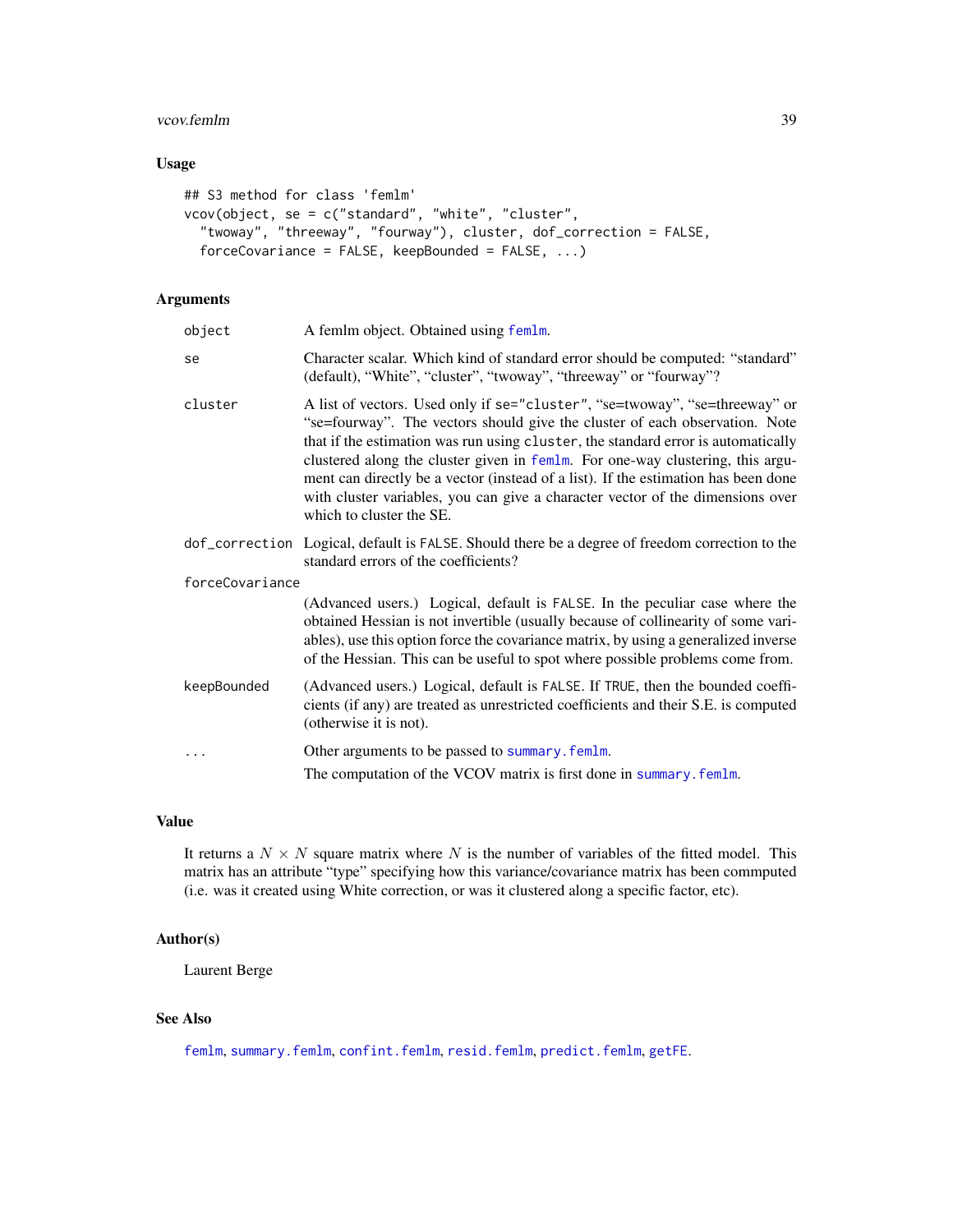# Examples

```
# Load trade data
data(trade)
# We estimate the effect of distance on trade (with 3 fixed-effects)
est_pois = femlm(Euros ~ log(dist_km) + log(Year) | Origin + Destination +
                 Product, trade)
# "normal" VCOV
vcov(est_pois)
# "white" VCOV
vcov(est_pois, se = "white")
# "clustered" VCOV (with respect to the Origin factor)
vcov(est_pois, se = "cluster")
# "clustered" VCOV (with respect to the Product factor)
vcov(est_pois, se = "cluster", cluster = trade$Product)
# another way to make the same request:
vcov(est_pois, se = "cluster", cluster = "Product")
# Another estimation without cluster:
est_pois_simple = femlm(Euros ~ log(dist_km) + log(Year), trade)
# We can still get the clustered VCOV,
# but we need to give the cluster-vector:
vcov(est_pois_simple, se = "cluster", cluster = trade$Product)
```